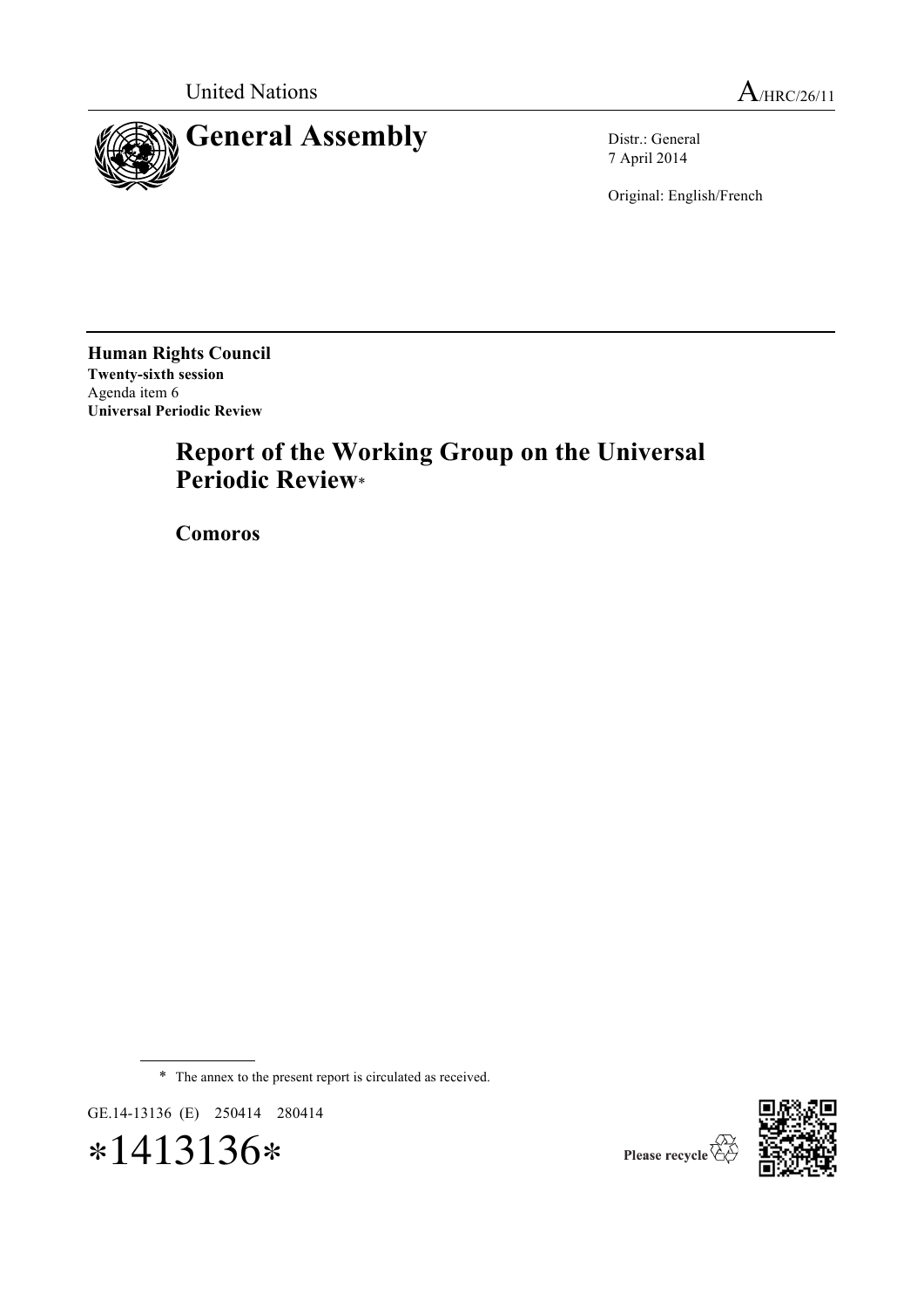# Contents

|       |    | Paragraphs  | Page |
|-------|----|-------------|------|
|       |    | $1 - 4$     | 3    |
|       |    | $5 - 109$   | 3    |
|       | A. | $5 - 30$    | 3    |
|       | B. | $31 - 109$  | 5    |
| $\Pi$ |    | $110 - 114$ | 13   |
| Annex |    |             |      |
|       |    |             | 22   |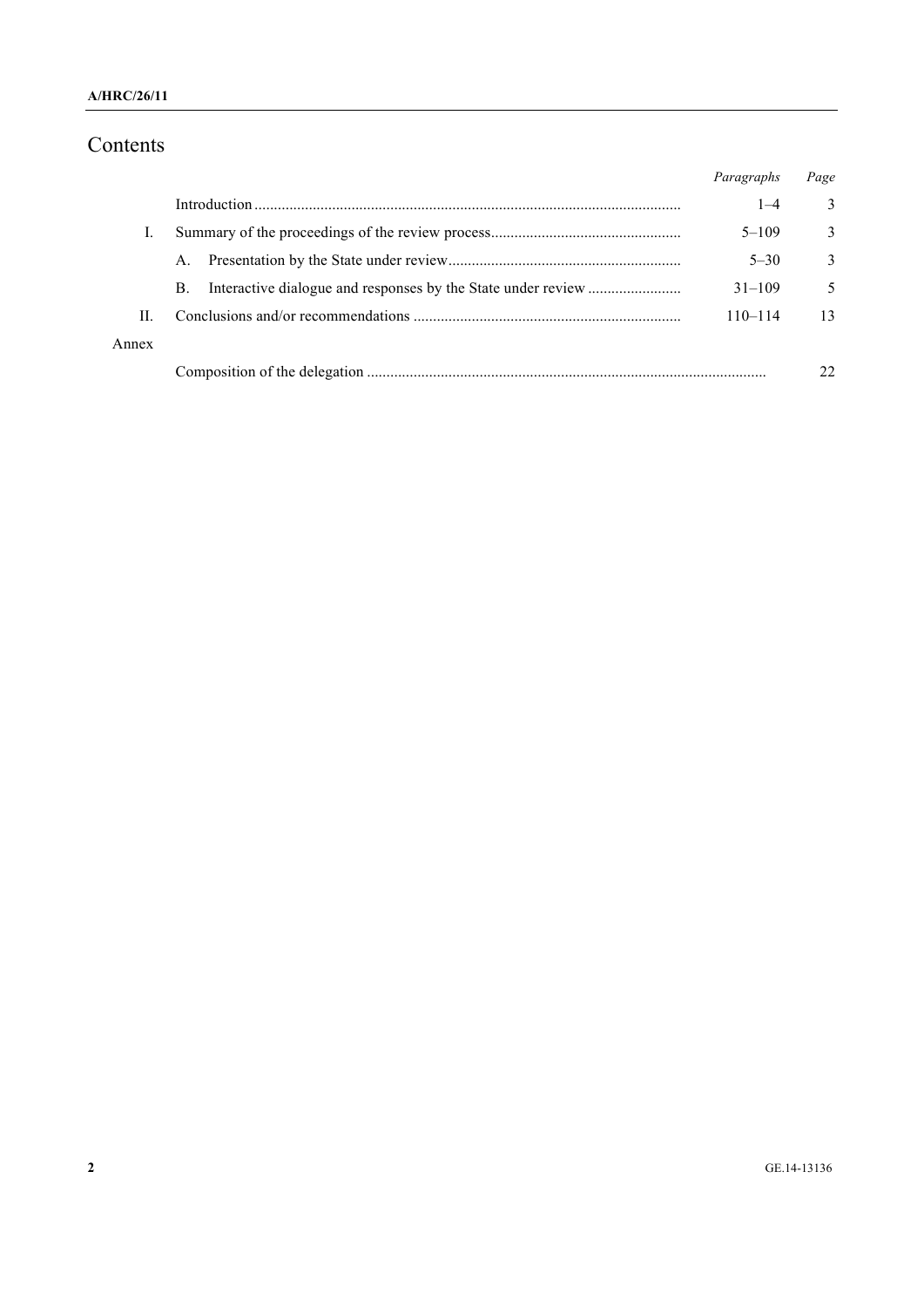## **Introduction**

1. The Working Group on the Universal Periodic Review, established in accordance with Human Rights Council resolution 5/1 of 18 June 2007, held its eighteenth session from 27 January to 7 February 2014. The review of the Comoros was held at the 9th meeting on 31 January 2014. The delegation of the Comoros was headed by Abdou Ousseni, Minister of Justice, Civil Service, Administrative Reform, Human Rights and Islamic Affairs. At its 14th meeting, held on 4 February 2014, the Working Group adopted the report on the Comoros.

2. On 15 January 2014, the Human Rights Council selected the following group of rapporteurs (troika) to facilitate the review of the Comoros: Benin, the Czech Republic and Germany.

3. In accordance with paragraph 15 of the annex to resolution 5/1 and paragraph 5 of the annex to resolution 16/21, the following documents were issued for the review of the Comoros:

(a) A national report submitted/written presentation made in accordance with paragraph 15 (a) (A/HRC/WG.6/18/COM/1);

A compilation prepared by the Office of the United Nations High Commissioner for Human Rights (OHCHR) in accordance with paragraph 15 (b) (A/HRC/WG.6/18/COM/2);

(c) A summary prepared by OHCHR in accordance with paragraph 15 (c) (A/HRC/WG.6/18/COM/3).

4. A list of questions prepared in advance by the Czech Republic, Germany, Liechtenstein, Mexico, Slovenia, Spain, the Netherlands and the United Kingdom of Great Britain and Northern Ireland was transmitted to the Comoros through the troika. Those questions are available on the extranet of the universal periodic review (UPR).

### **I. Summary of the proceedings of the review process**

#### **A. Presentation by the State under review**

5. The Comorian delegation, led by Mr. Abdou Ousseni, recalled the importance of human rights in the governance strategy of Comoros. The Minister had been keen to lead the delegation and presented the report himself.

6. The delegation stressed the political stability, national cohesion and ongoing efforts to strengthen the rule of law in the country, which had enabled the Government to implement the 52 recommendations that had been accepted in 2009 and to reconsider the 7 recommendations that Comoros had not supported.

7. The report for the universal periodic review was the outcome of inclusive consultations with stakeholders that had addressed the difficulties in furthering and realizing human rights caused by the country's lack of human and financial resources, despite strong political will.

8. Since 2009, the requested ratifications had been made. Several instruments of ratification had not reached the United Nations Secretariat, but the necessary steps would be taken to remedy the situation.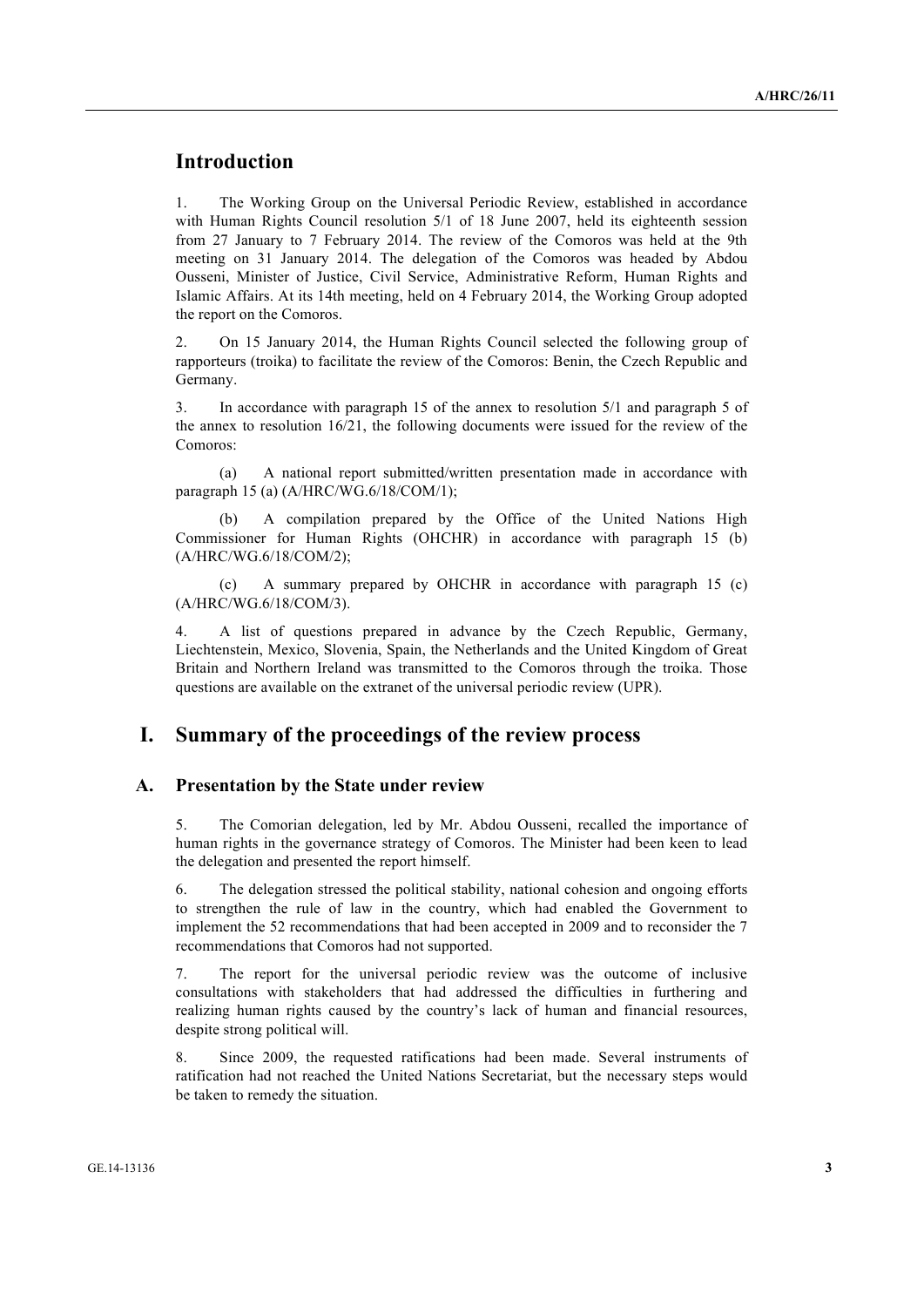9. Comoros had strengthened civil and political rights. A national human rights policy had been adopted in November 2012.

10. Comoros was working to combat torture and other cruel, inhuman and degrading treatment and punishment. Torture was criminalized under the bill to revise the Criminal Code, which also prohibited trafficking in persons and abolished the death penalty. It was recalled that, in compliance with the United Nations moratorium on the use of the death penalty, no prisoners had been executed since 2009.

11. Progress had been made in improving the living conditions of prisoners. Huge progress had been made in developing the infrastructure and capacity of the justice system, particularly with regard to dealing with minors. However, it was difficult to achieve the required level given the Government's limited financial resources.

12. Good governance was a major area of concern. A National Committee for Human Rights and Freedoms, a National Commission to Prevent and Combat Corruption a Procurement Commission and an audit chamber in the Supreme Court had recently been set up.

13. Many women had participated in free, democratic and transparent elections in 2010.

14. Genuine efforts were being made to strengthen economic, social and cultural rights. They had been endorsed by the international financial community, and had qualified Comoros for support under the Heavily Indebted Poor Countries Initiative.

15. The Government supported the private sector and the business environment had improved. The Investment Code had been amended and investors enjoyed certain advantages over five years.

16. The tourism sector, which was a major source of employment, had been revived. Technical education was encouraged.

17. Labour legislation had been strengthened to enhance protection for workers. The legislation governing the social insurance fund had been amended to provide greater clarity and facilitate access to health benefits.

18. The constitutional right to form and join trade unions was regulated by the Labour Code. The Administrative Court and the Labour Inspectorate had jurisdiction to hear disputes between workers and employers.

19. Food self-sufficiency was a priority. The Government facilitated access to credit for fishermen, livestock farmers and crop farmers. Their respective trade unions were involved in drafting all public policies that affected them.

20. The standard of Comorian housing was generally decent even though it was not of a high standard. There had been a significant improvement in the standard of housing in recent years.

21. The right to health was basic. A strategic plan to strengthen capacity over the period 2010–2014 had been adopted. Important measures had been adopted to reduce child and maternal mortality. Since 2012, free access to emergency care had been introduced and the fee for caesarean sections had been halved. New health facilities had also been established.

22. Education was one of the drivers of socioeconomic development. The Educational Policy Act had been supplemented by four important documents: a report on the national education system, a sectoral framework paper on education, an educational policy paper, a mission statement from the head of State to the Minister for Education, Research, Culture and Arts with responsibility for Youth and Sport outlining government policy in the area of education, and the Education Master Plan for the period 2015–2020. Cross-cutting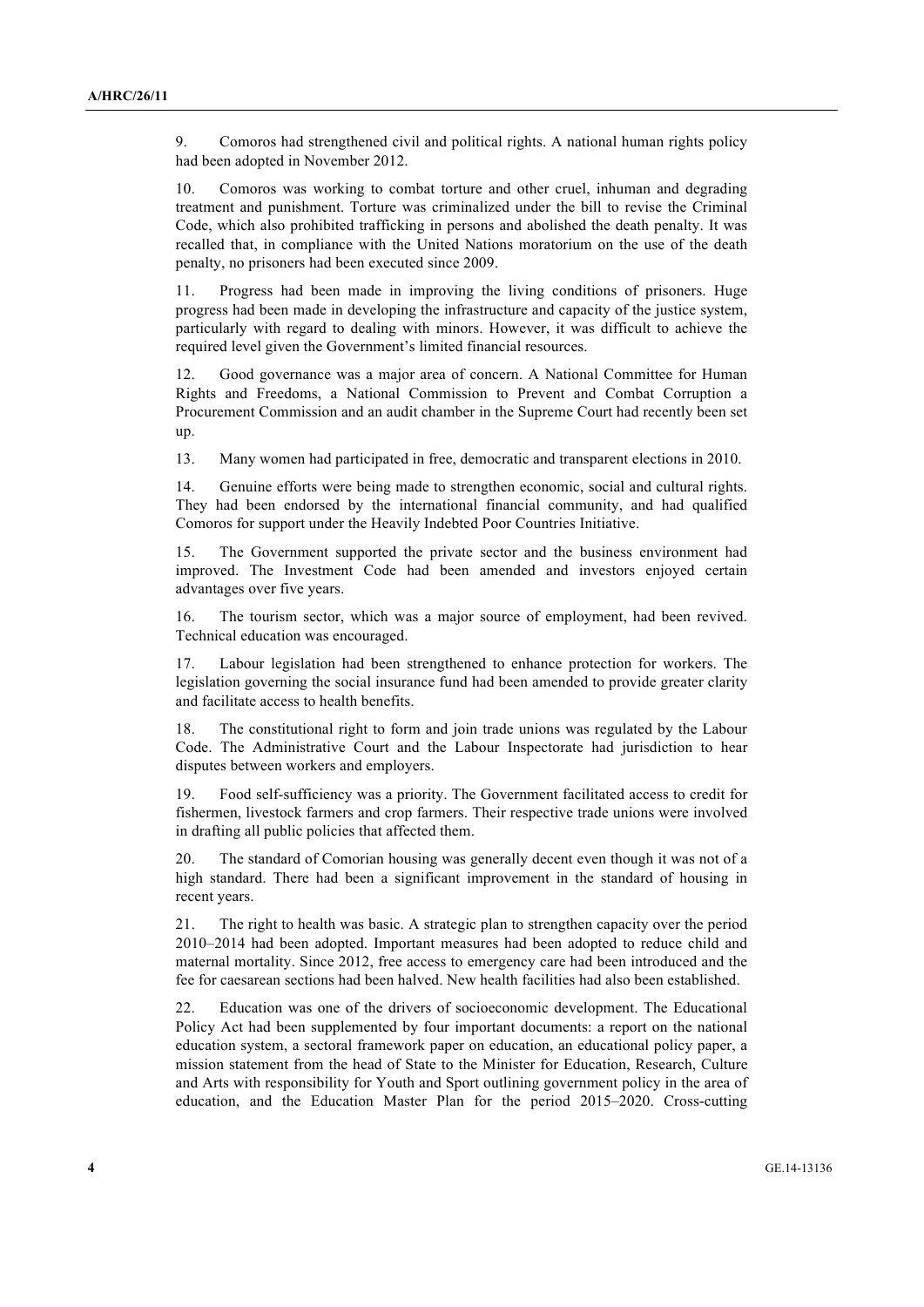strategies guaranteeing better access to education for all children had been developed as part of the interim education plans 2015–2020.

23. With regard to culture, the Government had established and supported cultural centres.

24. In an effort to enhance the protection of children, counselling services for children and women victims of abuse and ill-treatment had been strengthened. There were no shelters or reintegration centres for vulnerable children. Youth and vice units had been set up in police stations. A wing for minors had been built during the restoration of a prison.

25. The awareness-raising campaign on systematic birth registration was continuing. The systematic registration of all newborns was ensured thanks to the establishment of 99 civil registration centres in 2012.

26. As part of the fight against child labour, the National Committee for Human Rights and Freedoms had organized workshops on the worst forms of child labour for Koranic teachers in September 2013. The Government had organized national conferences on the worst forms of child labour in November 2013 and on sexual violence and all other forms of violence in March 2012. In partnership with the Indian Ocean Commission, the Government had organized regional conferences on violence against women and children in October 2013.

27. The draft revised Criminal Code included provisions prohibiting paedophilia, pornography, child trafficking, the worst forms of child labour, procuring, child abduction and child enslavement and trafficking.

28. The Government's work included public policy for persons with disabilities. The Convention on the Rights of Persons with Disabilities and its Optional Protocol were in the process of being ratified. Discussions were under way on adapting certain facilities for persons with disabilities. A fund had been set up to provide assistance to persons with disabilities. There was no discrimination against persons with disabilities.

29. The environment, protection of biodiversity and climate change were major areas of concern for the Government. The State had adopted a manifesto committing it to sustainable development.

30. Between 2009 and 2013, despite its limited resources, Comoros had addressed the issue of the interdependence of economic, social and cultural rights and civil and political rights.

#### **B. Interactive dialogue and responses by the State under review**

31. During the interactive dialogue, 58 delegations made statements. Recommendations made during the dialogue are to be found in section II of the present report.

32. Kuwait commended the promulgation of the Information and Communication Code, which promoted freedom of expression and information; the involvement of the private sector in policies to reduce unemployment, especially among young people; and legislation to promote social security and to facilitate access to medical coverage, including for vulnerable groups. Kuwait made a recommendation.

33. Libya commended the State's ratification of a number of human rights treaties and action to strengthen the health-care system, to provide free health care in emergency situations and to halve the cost of caesarean sections. Libya made a recommendation.

34. Madagascar commended the State's accession to several international instruments, the development of human rights legislation, the establishment of the National Committee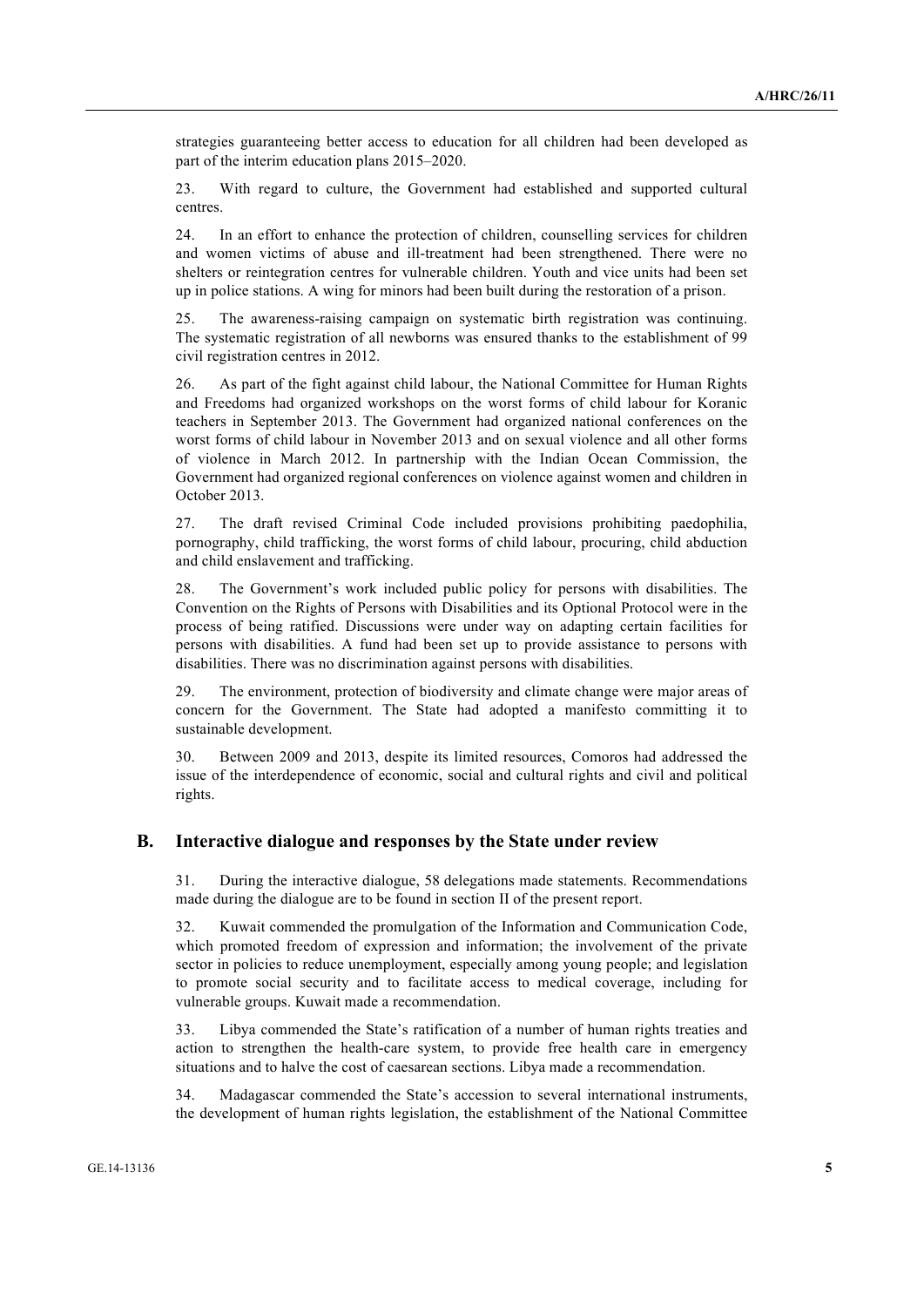for Human Rights and Freedoms and the progress made in judicial reform, education and employment. It encouraged the State to make further efforts to promote and protect human rights. Madagascar made recommendations.

35. Thailand commended the efforts to incorporate human rights obligations into national legislation and the adoption of a national human rights policy. It encouraged the Government to ensure free access to education, but remained concerned about access to health care, especially for women and vulnerable groups. Thailand made recommendations.

36. Maldives congratulated the Comoros on its accession to the Rome Statute of the International Criminal Court and its ratification of the Convention on the Rights of Persons with Disabilities. It recognized the challenges faced in addressing certain human rights issues and noted the importance of strengthening the judicial system and police training to improve the enjoyment of human rights by vulnerable groups. Maldives made recommendations.

37. Mauritania welcomed the ratification of a number of international human rights treaties, including the International Convention on the Elimination of All Forms of Racial Discrimination, as well as the Geneva Conventions of 1949 and Additional Protocols I and II. It urged the Comoros to redouble its efforts to promote political stability and the rule of law.

38. Mauritius noted the steps taken to implement the recommendations accepted during the first UPR cycle. It acknowledged the establishment of the Supreme Court and the National Commission to Prevent and Combat Corruption, and the adoption of a human rights policy and a strategy paper on poverty reduction and growth. Mauritius made a recommendation.

39. Mexico noted the explicit recognition in the Constitution of the country's commitment to promoting human rights, and the formulation of a national policy to that end. It applauded the establishment of the National Committee for Human Rights and Freedoms, but emphasized the need to ensure that it was adequately resourced. It noted the efforts made to combat corruption. Mexico made recommendations.

40. Montenegro commended the efforts made to address forced and early marriage. It welcomed the renovation of short-stay prison facilities and requested details of the policy on improving prison and custodial facility conditions. It noted the draft legislation to amend the Criminal Code to abolish the death penalty. Montenegro made recommendations.

41. Morocco welcomed the political reforms and the holding of transparent local and national elections. It noted the efforts to align the National Committee for Human Rights and Freedoms with the principles relating to the status of national institutions for the promotion and protection of human rights (the Paris Principles), to ensure universal education and to combat poverty and unemployment through the national solidarity policy. Morocco made recommendations.

42. Mozambique noted the steps taken towards implementing the previous recommendations, particularly given the political instability in the country. It commended the establishment of the Human Rights Delegation and the submission of the State's report to the Committee on the Elimination of Discrimination against Women. International assistance was vital to ensure further progress in implementing the recommendations. Mozambique made a recommendation.

43. Germany welcomed the establishment of the National Commission to Prevent and Combat Corruption and the de facto moratorium on the death penalty. It expressed concern about reports of human rights violations in prisons, including excessive length of detention, overcrowding, a lack of food and a lack of health and sanitation facilities. Germany made recommendations.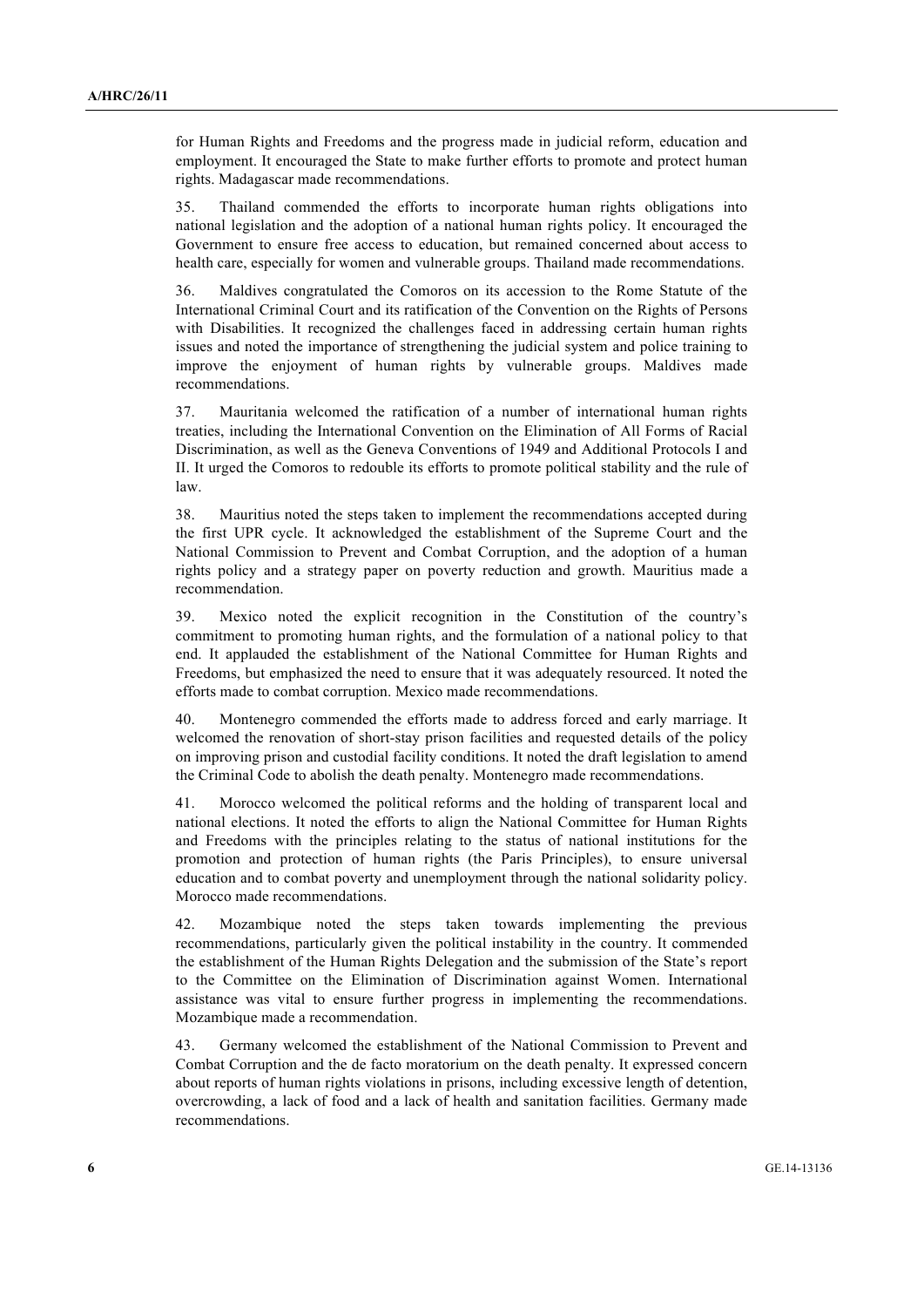44. Oman commended the adoption of a strategy for accelerated growth and sustainable development for the period 2015–2019, a strategy paper on poverty reduction and growth for the period 2010–2014 and public policies aimed at improving the population's health and supporting persons with disabilities. It noted that women enjoyed the same rights as men. Oman made a recommendation.

45. The Philippines appreciated the steps taken to improve health care and education for women and girls and to address child labour. It encouraged the Comoros to continue to improve its institutional and legislative frameworks in line with international standards and urged it to consider accelerating the process of amending its Criminal Code. It made a recommendation.

46. Portugal welcomed the adoption of measures to promote gender equality, notably through the creation of platforms for women in business, politics and sustainable development. It noted the efforts to ensure the right to education and the de facto moratorium on the death penalty. Portugal made recommendations.

47. Qatar commended the establishment of the National Commission for Human Rights and Freedoms and the Group on Follow-up to the Commitments of the Government relating to Human Trafficking, as well as the ratification of international human rights treaties. It noted the adoption of a strategy paper on growth and poverty reduction. Qatar made recommendations.

48. Saudi Arabia commended the enactment of legislation, in particular regarding health care and employment, the ratification of international treaties and the willingness to cooperate with the special procedures and human rights treaty bodies. It noted the vigorous action taken to promote human rights, despite a lack of resources. Saudi Arabia made a recommendation.

49. Senegal praised the establishment of the National Committee for Human Rights and Freedoms and the National Commission to Prevent and Combat Corruption, as well as the introduction of a national human rights policy. It noted the legislation adopted to combat violence against women and children. Senegal made recommendations.

50. Singapore noted the projects and programmes to reduce maternal and child mortality and to improve access to health-care services, especially for children. It noted the progress made in strengthening the right to education, evidenced by the increased school enrolment rate and a report prepared in cooperation with the United Nations Educational, Scientific and Cultural Organization (UNESCO) and the United Nations Children's Fund (UNICEF). Singapore made recommendations.

51. Slovenia welcomed the reconsideration of the use of corporal punishment in homes and schools and encouraged the Government to prohibit and penalize corporal punishment of children in all settings. It welcomed the policies on gender equality but remained concerned at the high rate of violence against women. Slovenia made recommendations.

52. Somalia welcomed the delegation of the Comoros and congratulated it on the excellent presentation of its thorough and transparent report and on the progress made. It applauded the implementation of most of the recommendations accepted during the first UPR cycle. Somalia made recommendations.

53. South Sudan praised the Comoros on its efforts to strengthen institutional and legislative frameworks. It welcomed the amendments to the Constitution to incorporate human rights principles and the signing and ratification of international human rights instruments. It encouraged the country to continue to cooperate with human rights mechanisms. South Sudan made recommendations.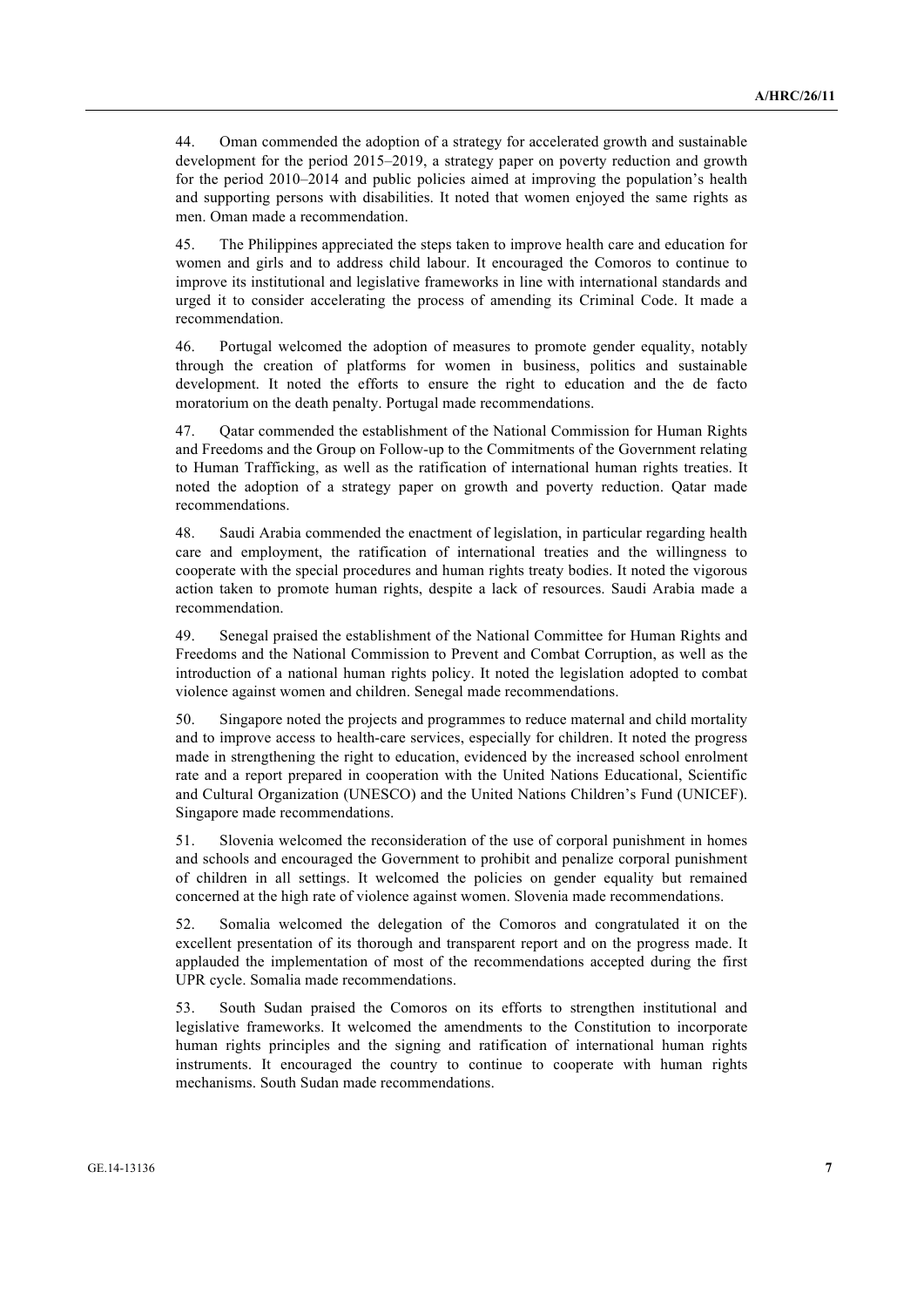54. Spain noted the progress in the field of human rights, including the development of a constitutional and legal framework, ratification of various human rights instruments and efforts to combat gender-based violence. It noted with appreciation that the Constitution provided for religious freedom and commended the ratification of the Convention on the Rights of Persons with Disabilities. Spain made recommendations.

55. Malaysia noted the inclusion of human rights standards in national legislation and the improvements in protecting the rights of women and children. It commended the efforts to combat child labour, to increase school enrolment and access and to eradicate illiteracy. It called on the international community to provide support and assistance. Malaysia made a recommendation.

56. Togo welcomed the institutional strengthening, including the establishment of the National Commission for Human Rights and Freedoms, the National Commission to Prevent and Combat Corruption and the General Office for Solidarity and Gender Advocacy. It noted the initiatives that had been taken, despite the limited resources, in the areas of health care, education and women's rights. Togo made recommendations.

57. Egypt commended the efforts that had been made to protect and respect human rights despite the technical and institutional challenges and a lack of resources. It noted the adoption of a national human rights policy, the establishment of the National Commission for Human Rights and Freedoms and action to combat and prevention corruption. Egypt made recommendations.

58. The United Arab Emirates welcomed efforts in the area of economic, social and cultural rights to strengthen the infrastructure required for development programmes and a strong economy. It commended the steps taken to combat poverty and guarantee social justice. It requested details about the national human rights policy and results achieved. It made recommendations.

59. The United Kingdom of Great Britain and Northern Ireland welcomed the engagement of the Comoros in the UPR process, but said that more progress was needed. It noted that the Comoros had signed, but not ratified, the Convention against Torture and Other Cruel, Inhuman or Degrading Treatment or Punishment, the International Covenant on Civil and Political Rights and the International Covenant on Economic, Social and Cultural Rights. The Comoros should take action in the areas of religious freedom and access to justice. The United Kingdom made recommendations.

60. The United States of America commended the democratic reforms, the trials of coup plotters and the continued civilian governance, but noted that official corruption, the ineffectiveness of and corruption within the judicial system and collective bargaining rights remained a concern. It urged the Comoros to allow increased access to prisons, and noted poor detention conditions. It made recommendations.

61. The Comorian delegation thanked the representatives of Member States for their positive assessments and encouragement and said that it had taken note of their comments.

62. In response to questions from Germany, Madagascar, Mexico and the United States of America, the Comorian delegation said that its prisons were indeed in a dire state and requested the help of the international community to bring them up to an acceptable standard and ensure the reintegration of former prisoners into society.

63. In response to questions from Brazil, Chad, Egypt, Mozambique, Slovenia, Togo and the United Kingdom, the Comorian delegation said that the ratifications requested at the 2009 universal periodic review had been done. The delegation acknowledged that the instruments of ratification had not reached the United Nations Secretariat but said that they would do so shortly and that Comoros would ratify the conventions and treaties that had not been ratified.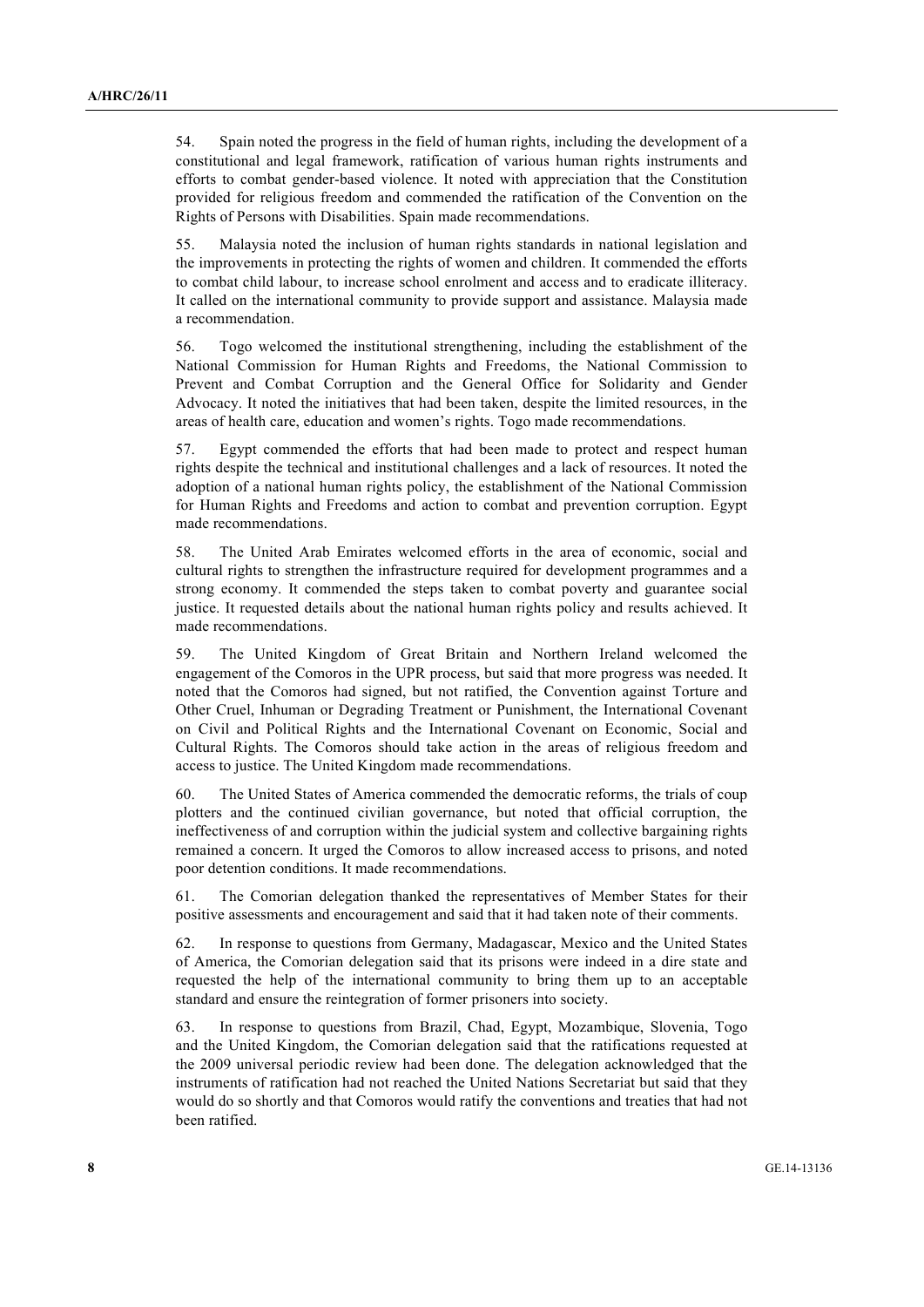64. In response to the question from Kuwait, the Comorian delegation stated that freedom of expression was guaranteed and that there was freedom of the press. Freedom of the press was reflected in the proliferation of media outlets. Powerful trade unions in almost all sectors were a vital component of civil society.

65. In response to questions from Djibouti, Germany, Mexico, Morocco, Senegal and Thailand, the Comorian delegation said that the Government was making the necessary effort to increase the financial resources of the National Committee for Human Rights and Freedoms, and that the independence of the Committee was guaranteed.

66. In response to questions from Kuwait, Madagascar, Malaysia, Mauritania, Morocco and Senegal, the Comorian delegation said that creating jobs and reducing unemployment were major concerns. That concern was reflected in the promotion of the private sector, which generated the most wealth and employment. The establishment of the Employment Centre was an important step. Microfinance was being developed and access to credit facilitated.

67. In response to questions from Algeria, Morocco and the United Kingdom, the Comorian delegation said that the small size of the territory facilitated access to justice and that mobile hearings were held regularly. The Government planned to provide legal assistance for anyone without adequate means. There were also plans for a communitybased justice system.

68. In response to questions from Botswana, Montenegro, Spain and the United States of America, the Comorian delegation said that the bill on the revision of the Criminal Code provided for the abolition of the death penalty. The moratorium on executions was observed.

69. In response to the question from the United States of America, the Comorian delegation said that corruption was a fact of life. Administrative and judicial measures were taken regularly in cases where corruption was found. A National Commission to Prevent and Combat Corruption had been set up. The high turnover of ministers of justice was not related to corruption but to specifically political problems.

70. In response to the questions from Djibouti, Libya, Madagascar, Montenegro, Morocco, Qatar, Singapore and Thailand, the Comorian delegation stated that the Government's health policy prioritized maternal and child health. Huge progress had been made in ensuring that vulnerable persons had access to health care.

71. In response to the questions from Djibouti, Portugal and Thailand, the delegation said that women in Comoros had power and did not have lower social status. They were protected by traditional mechanisms. For example, in the event of divorce, the husband left the marital home and let the wife occupy it. In keeping with tradition, women were given preference in inheritance. Women played a powerful role in various community associations, particularly in relation to tontines, agriculture and livestock farming. They did well in business and had a major influence on political decisions. In the home, they had an influence on decision-making. Women figured prominently in public decision-making bodies and strategic administrative positions. The minimum age for marriage was 18. The Family Code and the Criminal Code prohibited early marriage.

72. In response to the questions from Germany, Ghana, Mexico, the United Kingdom and the United States of America, the delegation said that Comoros had a very long tradition of religious tolerance. There was an unwritten rule of mutual respect between all religious communities, and they refrained from proselytizing. Sects were not permitted. On that basis, no one was punished for their religious beliefs. However, the Government was vigilant against attempts to exploit religion for political motives.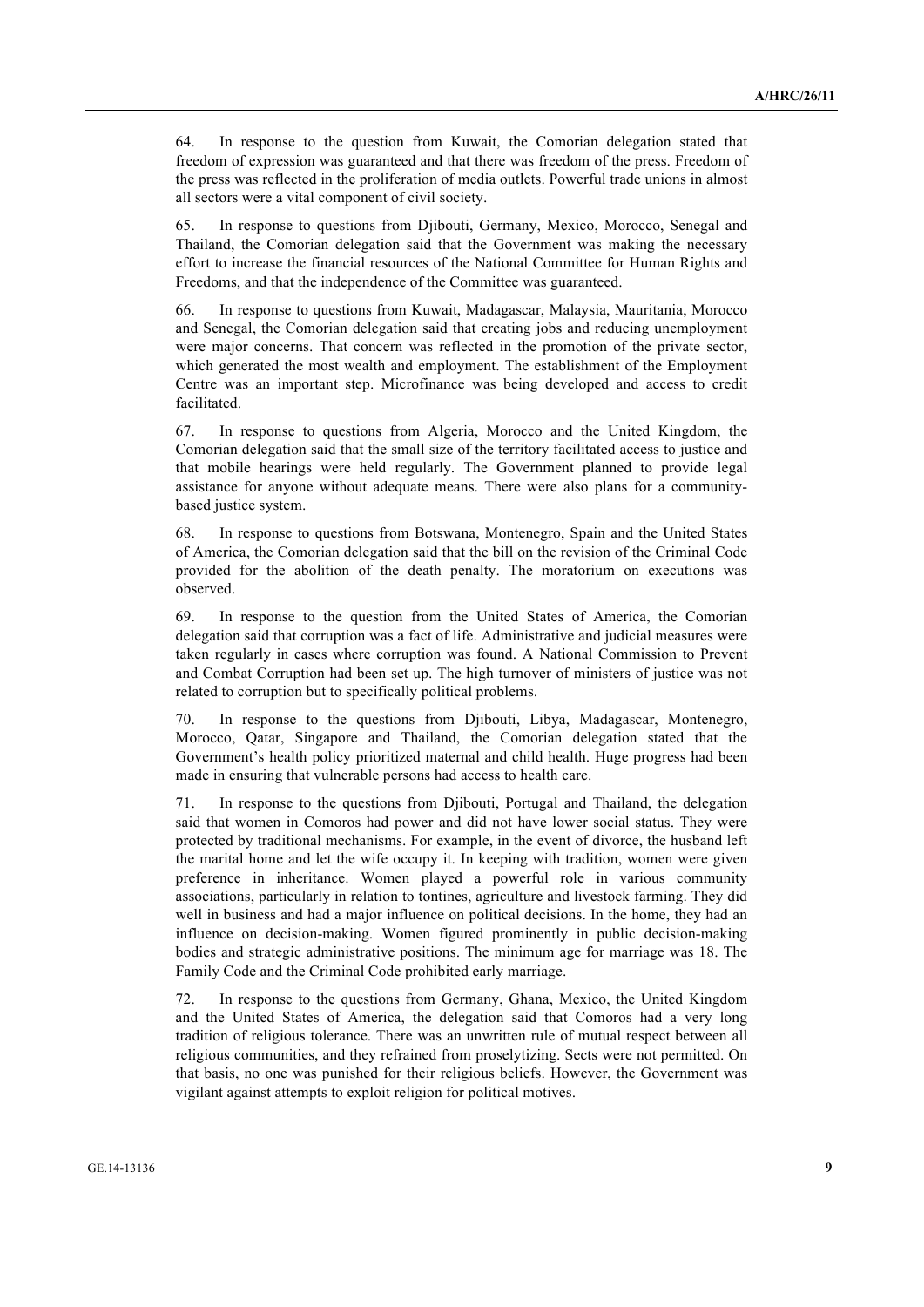73. In response to the questions from Brazil, the Netherlands and Spain, the Comorian delegation said that homosexuality was punished under the Criminal Code. There was not currently a political majority in the Assembly to amend the law.

74. Uruguay applauded the acceptance of most recommendations made during the first UPR cycle and the endeavours to implement them. It noted the creation of government departments to promote gender equality and efforts to harmonize national legislation with the Convention on the Elimination of All Forms of Discrimination against Women. It noted the construction of new schools and increased school enrolment. Uruguay made recommendations.

75. The Bolivarian Republic of Venezuela welcomed the constitutional reform and the development of a national human rights policy. It noted the increased school enrolment and the Interim Education Plan for the period 2013–2015 and that health-related strategies had led to free emergency care, nutrition programmes and malaria campaigns. It made a recommendation.

76. Yemen welcomed the clear description in the national report of the human rights situation and the challenges faced. It welcomed the ratification of, accession to or signing of the following treaties: the Convention on the Rights of the Child, the Optional Protocols to the Convention on the Rights of the Child on the sale of children, child prostitution and child pornography and on the involvement of children in armed conflict, the International Covenant on Economic, Social and Cultural Rights, the International Covenant on Civil and Political Rights, the International Convention on the Elimination of All Forms of Racial Discrimination, the Convention on the Rights of Persons with Disabilities, the Convention against Torture and Other Cruel, Inhuman or Degrading Treatment or Punishment and the United Nations Convention against Corruption. Yemen made a recommendation.

77. Afghanistan welcomed the comprehensive national report. It noted the adoption of a national human rights policy and efforts towards effective judicial administration. It commended the steps taken to reduce unemployment, provide free emergency health care, combat child labour and increase school enrolment. Afghanistan made a recommendation.

78. Algeria noted that several international legal instruments had been incorporated into national legislation in the areas of health care, work, transparency and the public sector. It welcomed the policies to promote human rights and the measures to improve the situation of vulnerable people, children, women and persons with disabilities. Algeria made recommendations.

79. Angola commended the adoption of a national human rights policy and an accelerated growth and sustainable development strategy for the period 2015–2019 with a view to implementing the recommendations accepted during the first cycle. It further commended the State's ratification of the International Convention on the Elimination of All Forms of Racial Discrimination, the International Covenant on Economic, Social and Cultural Rights and the International Covenant on Civil and Political Rights. Angola made a recommendation.

80. Argentina welcomed the implementation of public policies and the adoption of a national human rights policy. It urged the Comoros to step up efforts to fulfil its international commitments. It welcomed the State's accession to the Optional Protocol to the Convention on the Rights of the Child on the sale of children, child prostitution and child pornography. Argentina made recommendations.

81. Australia welcomed the establishment of the National Commission for Human Rights and Freedoms and the efforts to promote gender equality, address trafficking of women and children, prohibit child labour, combat corruption and abolish the death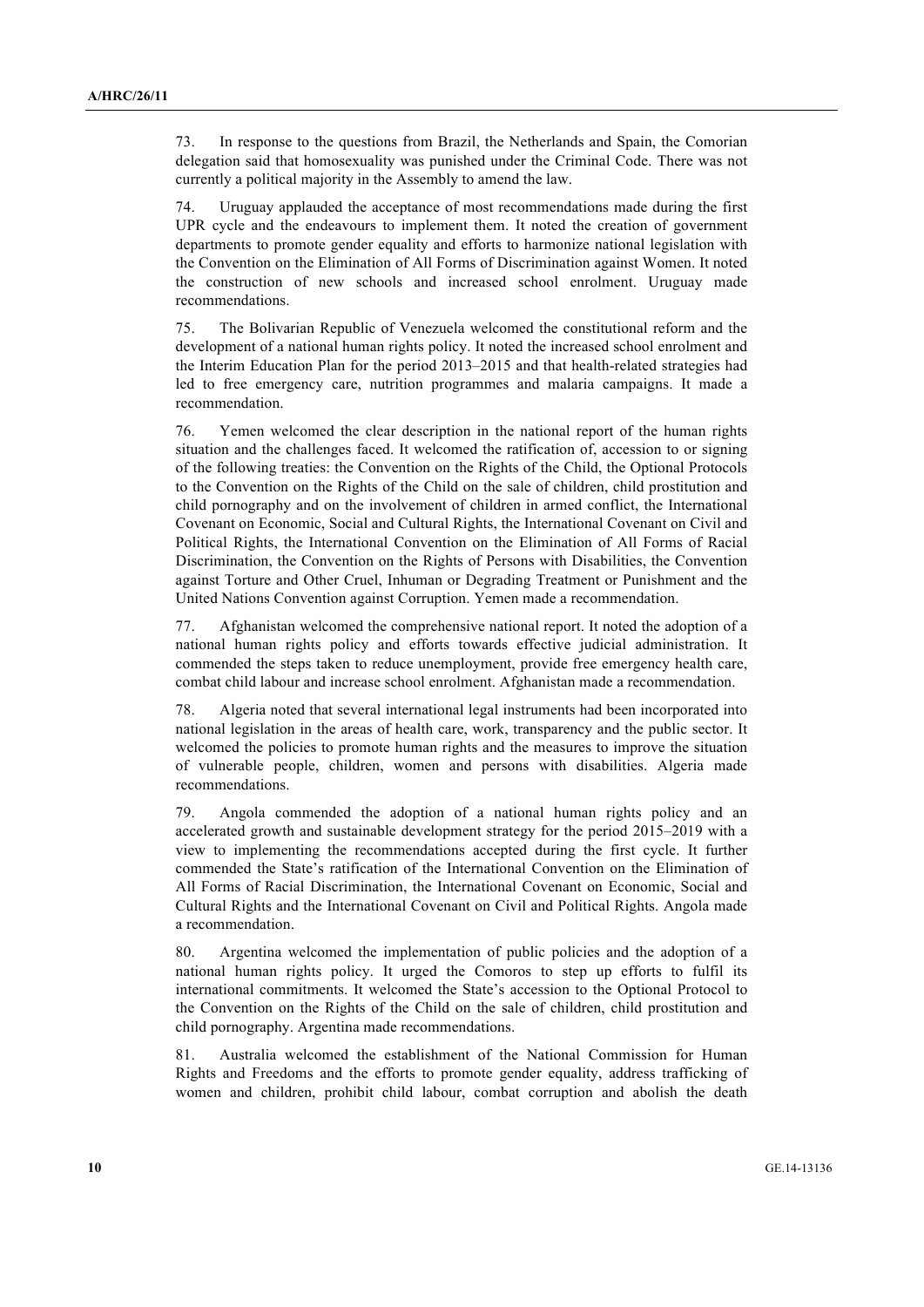penalty. It expressed concern about reports of irregular arrest procedures, the length of detention and prison conditions. Australia made recommendations.

82. Azerbaijan commended the State's accession to the core international human rights instruments. It highlighted the reform of the Criminal Code and Code of Criminal Procedure and the process undertaken to incorporate international human rights instruments in national legislation. Azerbaijan noted educational reforms. It made recommendations.

83. Bahrain commended action to promote gender equality, notably the involvement of women in decision-making bodies, the creation of platforms for women in business and politics and the enhancement of the role of women in sustainable development. It commended the holding of meetings on sexual and other forms of violence. Bahrain made a recommendation.

84. Botswana welcomed the holding of democratic elections at the national and local levels and the establishment of the Supreme Court. It encouraged continued strengthening of the legal and institutional framework. It asked what measures would be taken to combat human trafficking and requested information on the status of the new Criminal Code. Botswana made recommendations.

85. Brazil praised the enhanced organizational structures in human rights. It expressed its appreciation for the successful national elections held in 2010, which marked an important step towards the consolidation of democracy and institutional strengthening. It expressed its view that the Comoros could take further steps with respect to sexual orientation and women's rights. Brazil made recommendations.

86. Cabo Verde noted that insufficient resources and entrenched social traditions posed a challenge to change. However, it welcomed the adoption of a national human rights policy, the new Criminal Code and Code of Criminal Procedure, a strategy and plan to tackle corruption and a national education plan. It made recommendations.

87. Canada asked whether a procedure to receive and handle complaints of employment discrimination had been established. It welcomed the adoption of a national human rights policy and the establishment of the National Commission for Human Rights and Freedoms. It noted the steps to ensure women's active participation in the economy. Canada made recommendations.

88. Chad noted that constitutional amendments had led to the strengthening of institutions, ensuring the incorporation of the universal values of human dignity, tolerance and freedom into domestic legislation. It welcomed the measures taken to implement previous recommendations and the information that the Comoros was a party to the core international human rights instruments. Chad made recommendations.

89. China congratulated the Comoros for strengthening the rights of women, children and persons with disabilities and for its commitment to enhancing the enjoyment of rights relating to health care and education and other social and cultural rights. China made a recommendation.

90. The Congo noted the institutional reforms, notably the adoption of a national human rights policy and the creation of a national human rights commission and a transparent public finance management system. Further efforts should be focused on the administration of justice, equality and non-discrimination and the right to education. The Congo made a recommendation.

91. Cuba welcomed the measures taken to guarantee the right to education and efforts to stamp out illiteracy nationwide. It commended the initiatives to improve access to healthcare services, especially emergency health care; to reduce surgery costs, including for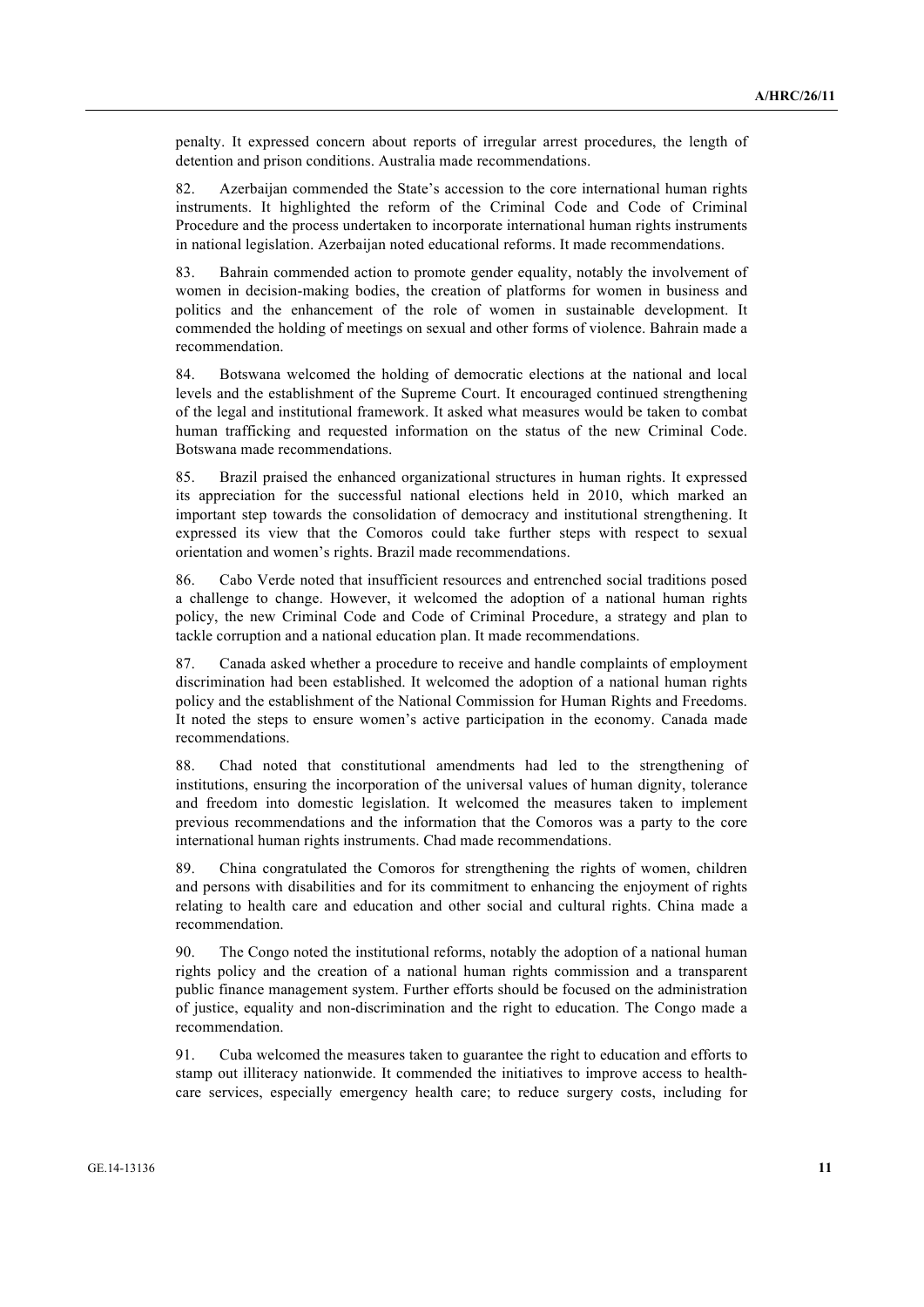caesareans; and to improve the infrastructure of the health-care system. Cuba made recommendations.

92. Djibouti encouraged the Comoros to continue to collaborate with its international partners, especially to provide adequate training for staff in the newly created human rights institutions. It welcomed the initiatives to ensure better access to maternal and child health care. It requested more information on the status of amendments to criminal legislation. Diibouti made recommendations.

93. Tunisia commended the amendments to the Constitution and the enactment of numerous laws aimed at promoting human rights. It welcomed the establishment of the National Commission for Human Rights and Freedoms and the General Office for Solidarity and Gender Advocacy. Tunisia made recommendations.

94. Ethiopia commended the Comoros on the adoption of a national human rights policy, which would strengthen efforts to promote and protect human rights. It noted with appreciation the ratification of the Convention on the Rights of Persons with Disabilities. Ethiopia made recommendations.

95. France welcomed the efforts to implement a number of the recommendations accepted in the first UPR cycle. It praised the creation of the National Commission for Human Rights and Freedoms and the establishment of the National Commission to Prevent and Combat Corruption. France made recommendations.

96. Gabon commended the Comoros for acceding to or ratifying core international and regional human rights instruments and for establishing the National Commission for Human Rights and Freedoms. It welcomed the amendments to the Criminal Code and the Code of Criminal Procedure aimed at abolishing the death penalty. Gabon made a recommendation.

97. The Netherlands noted the country's commitment to equality and non-discrimination and, in particular, the measures to address domestic and sexual violence against women. However, it remained concerned about violence against women and the lack of victim protection measures and encouraged continued efforts in those areas. It made recommendations.

98. Ghana commended the establishment of the Supreme Court and the various national institutions to promote and protect human rights and to combat corruption. Ghana supported the country's appeal to the international community for assistance in strengthening the relevant institutions with the necessary human, financial and technical capacity. Ghana made recommendations.

99. Indonesia expressed its appreciation for the steps taken to strengthen the legal and institutional framework, including the establishment of a national human rights policy and the National Commission for Human Rights and Freedoms. It welcomed the State's efforts to ensure children's rights, in particular the awareness-raising programmes developed to combat child labour. Indonesia made recommendations.

100. Iraq welcomed the adoption of strategies for accelerated growth, sustainable development and poverty reduction and of a capacity-building plan. It commended the ratification of the Convention against Torture and Other Cruel, Inhuman or Degrading Treatment or Punishment and the International Convention on the Elimination of All Forms of Racial Discrimination, and the establishment of the Human Rights Delegation, the National Commission for Human Rights and Freedoms and the National Network of Gender Advocates. Iraq made recommendations.

101. Ireland welcomed the introduction of a national human rights policy and legislation establishing a national human rights institution, as well as the State's ratification of the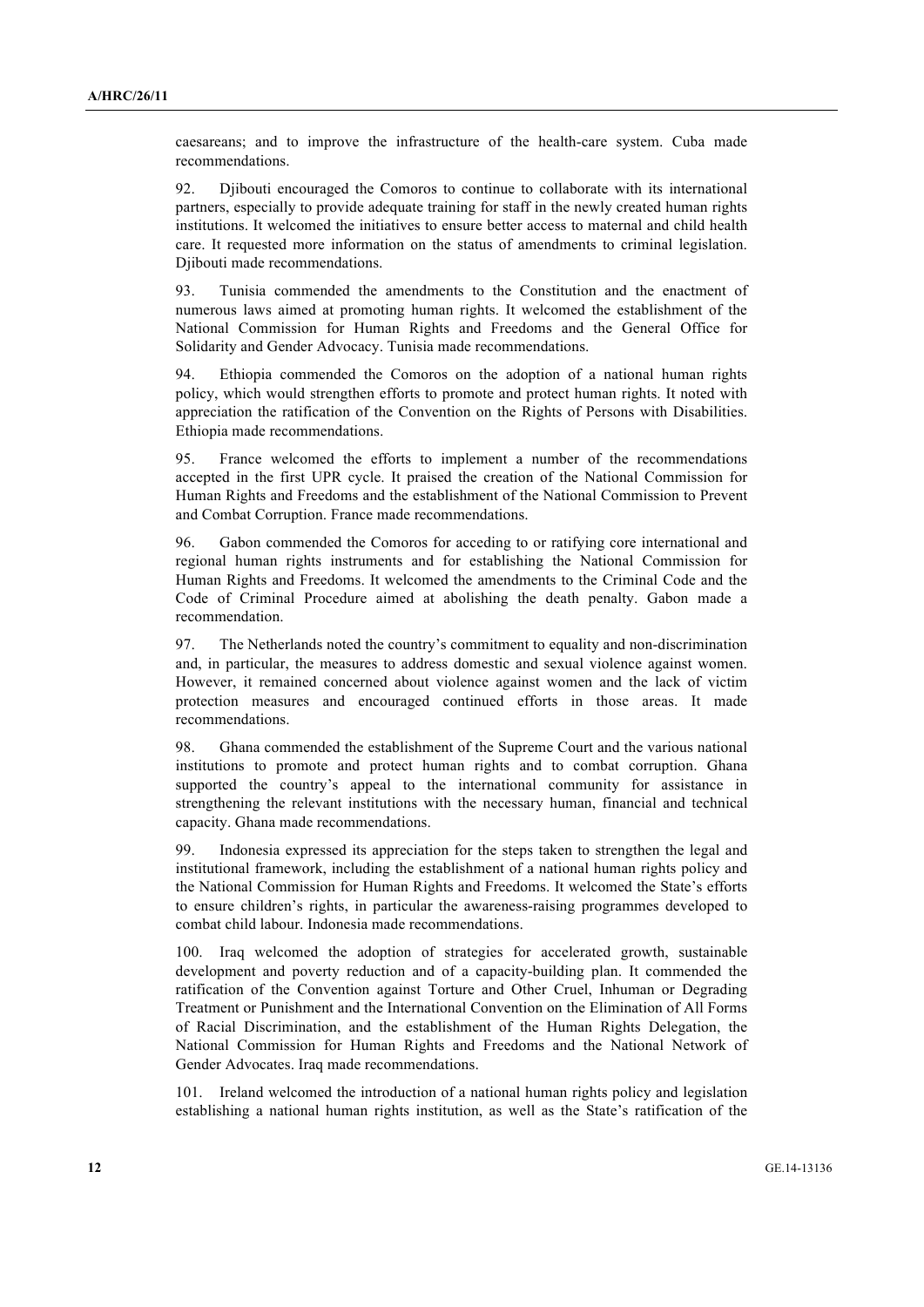Rome Statute. It noted that the Comoros was not a party to certain fundamental international human rights instruments, and noted concerns expressed by treaty bodies regarding women's illiteracy rates and gender disparity in education. Ireland made recommendations.

102. Kenya noted the establishment of the National Commission for Human Rights and Freedoms and encouraged the Comoros to ensure that it was adequately resourced. It welcomed the Government's commitment to ensuring the full implementation of the recommendations accepted in the first UPR cycle and its continuing efforts to that end. Kenya made a recommendation.

103. The Comorian delegation expressed its gratitude to the Human Rights Council, the troika that had facilitated the universal periodic review of the human rights situation in Comoros, the permanent mission of Switzerland to the United Nations Office at Geneva, the International Organization of La Francophonie, the Office of the United Nations High Commissioner for Human Rights, the Office of the Resident Coordinator of the United Nations System in Comoros and all those who had supported Comoros in the exercise.

104. The delegation had taken due note of the comments made by all the speakers and would draw lessons for the future.

105. The delegation said that the Government was determined to continue its efforts to promote, protect and realize human rights, which was an ongoing process.

106. The delegation invited the special rapporteurs and treaty body experts to visit Comoros.

107. It appealed to countries and organizations to support the implementation of the recommendations from the second round of the universal periodic review.

108. The delegation thanked the States that had expressed their willingness to support Comoros.

109. The delegation said that instability, economic weakness and pressing social demands must not be allowed to derail the efforts made to date or jeopardize what remained to be achieved in the area of human rights in Comoros.

#### **II. Conclusions and/or recommendations**\*\*

110. **The recommendations listed below have been examined by the Comoros and enjoy its support:**

110.1 **Proceed with the formal abolition of the death penalty and sign and ratify the Second Optional Protocol to the International Covenant on Civil and Political Rights (Germany);**

110.2 **Ratify the Optional Protocol to the ICCPR, aiming at abolishing the death penalty and proceed with abolishing the death penalty for all crimes (Slovenia);**

110.3 **Sign the Second Optional Protocol to the International Convention on Civil and Political Rights, aiming at the abolition of the death penalty, as a step towards accelerating the approval of the new draft Penal Code and the draft Criminal Procedure Code that would include the abolition of the death penalty (Uruguay);**

<sup>\*\*</sup> The conclusions and recommendations have not been edited.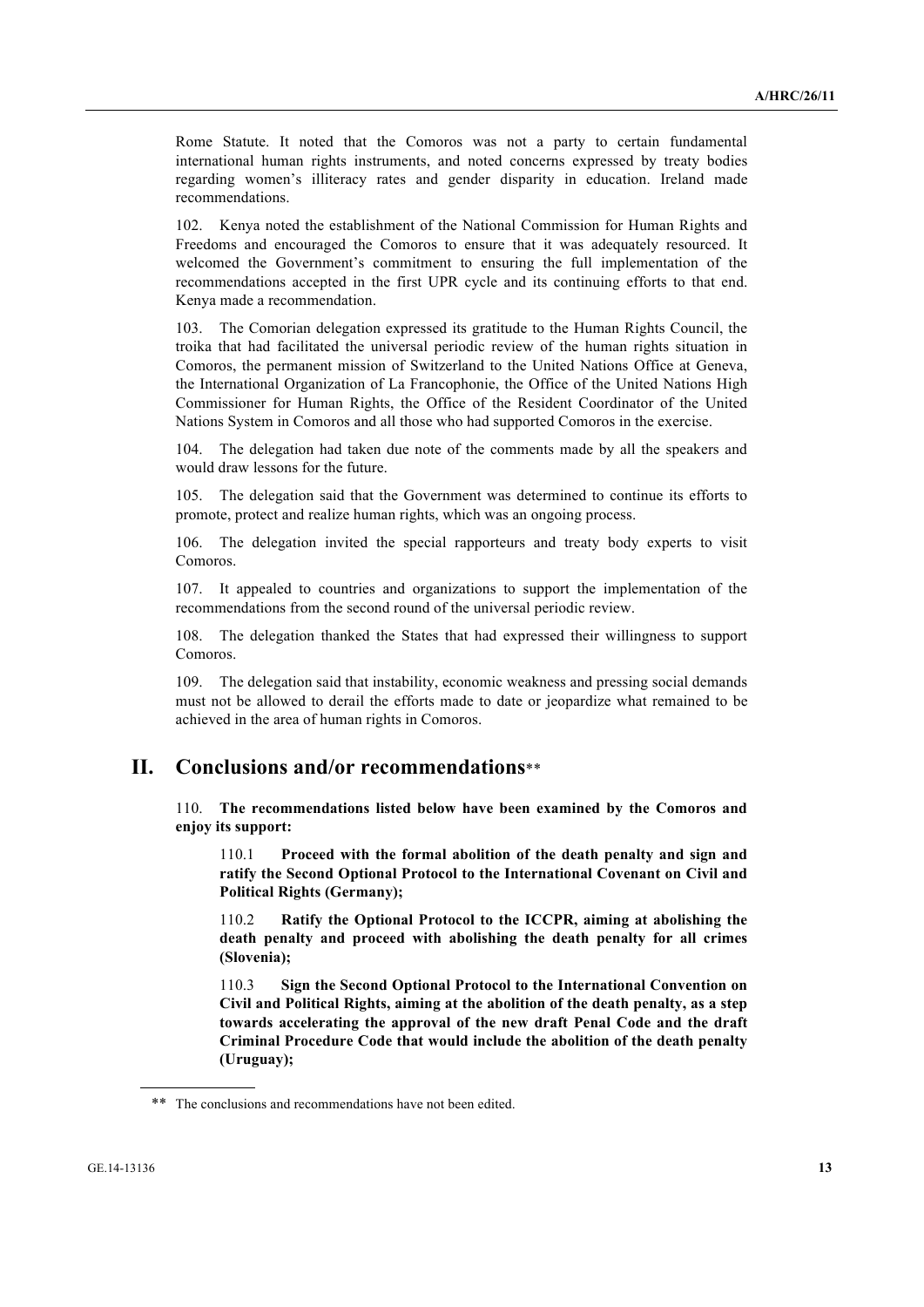110.4 **Adopt a de jure moratorium and ratify the Second Optional Protocol to the ICCPR, with a view to abolition of the death penalty (Portugal);**

110.5 **Ratify the Second Protocol to the ICCPR (Australia);**

110.6 **Abolish the death penalty and ratify the Second Optional Protocol to the ICCPR (France);**

110.7 **Speed up the process of adopting the new Penal Code that foresees the abolition of the death penalty (Togo);**

110.8 **Adopt the abolition of the death penalty, or at least a moratorium on its application, as it has already done twice in 1977 and 1998 (Spain);**

110.9 **Abolish de jure the death penalty (Montenegro);**

110.10 **Continue to strengthen the legal framework for the promotion and protection of human rights, including through the ratification of the ICCPR and ICESCR, which are key instruments for the promotion and protection of a number of other fundamental rights, as well as the ICRMW (Indonesia);**

110.11 **Ratify the Optional Protocol to the ICESCR and the Optional Protocol to the Convention on the Rights of the Child on a communications procedure (Portugal);**

110.12 **Continue its efforts to ratify the International Convention for the Protection of All Persons from Enforced Disappearance, as well as other principal international human rights instruments to which the country has not yet been party (Argentina);**

110.13 **Proceed with the ratification of the International Convention for the Protection of All Persons from Enforced Disappearance (France);**

110.14 **Ratify the Optional Protocol to the Convention on the Elimination of All Forms of Discrimination against Women, and strengthen institutional capacity at the national and island levels to implement gender equality policies and programs (Australia);**

110.15 **Ratify the International Convention on the Protection of the Rights of All Migrant Workers and Members of Their Families, which the Comoros signed in 2000 (Ghana);**

110.16 **Continue the procedures of ratifying the Convention on the Rights of Persons with Disabilities (Iraq);**

110.17 **Consider ratifying the African Charter on Democracy, Elections and Governance (Ethiopia);**

110.18 **Ensure the independence of the National Commission for Human Rights and Freedoms, and provide it with adequate human and financial resources in the fulfilment of its mandate (Thailand);**

110.19 **Continue its efforts to adopt good governance and strengthen the role of the National Commission for Human Rights (Yemen);**

110.20 **Ensure compliance of the National Commission of Human Rights and Freedoms with the Paris Principles (France);**

110.21 **Implement successfully the national human rights policy and continue the process of incorporation of international human rights instruments into the national legislation (Azerbaijan);**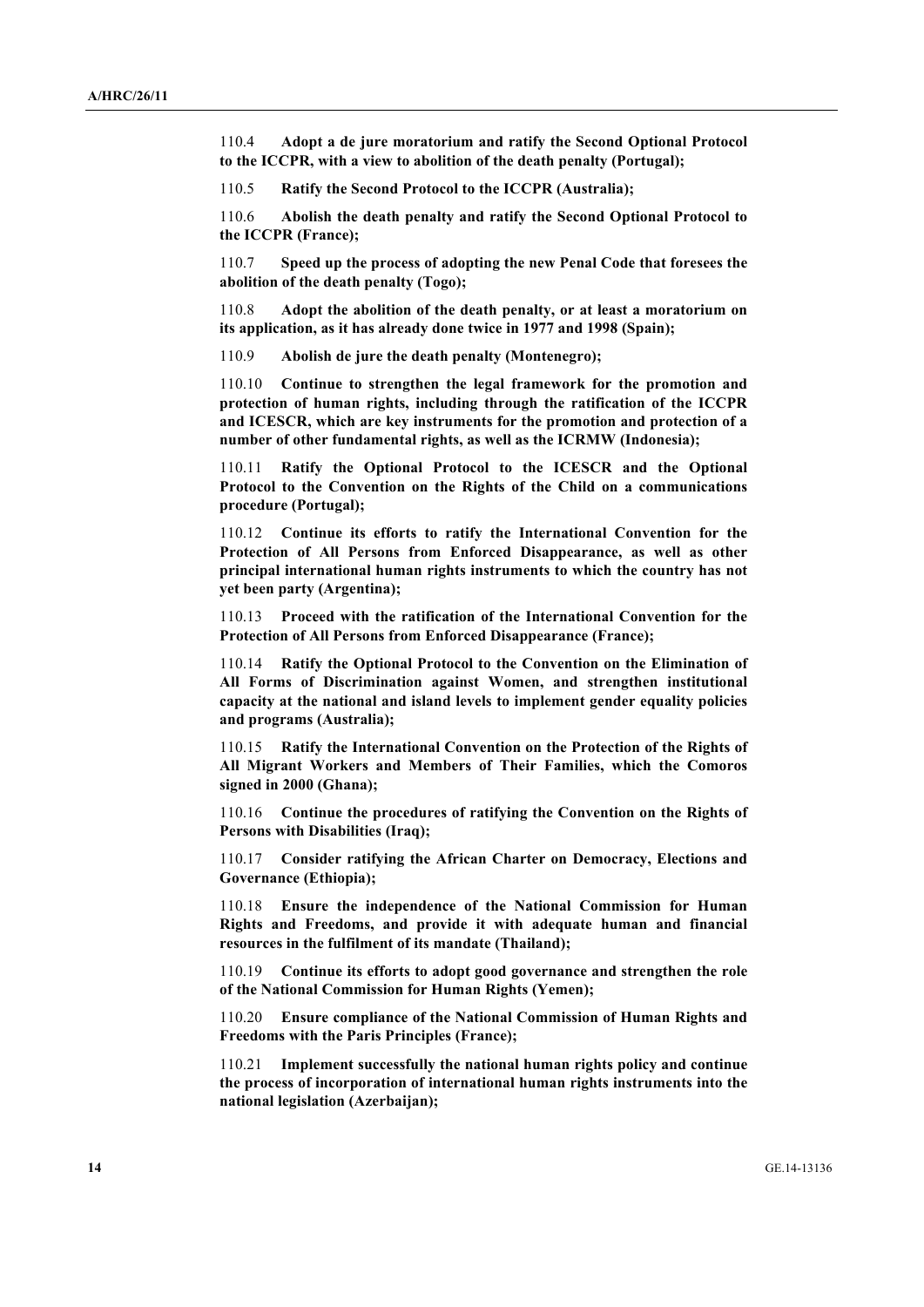110.22 **Enhance efforts in requesting technical assistance to strengthen the function of the existing institutions to promote rights and freedoms (Qatar);**

110.23 **Take further steps to increase the independence of the Anti-Corruption Agency so that it may thoroughly investigate credible allegations of corruption, and increase the number of prosecutions of these cases within the judicial system (United States of America);**

110.24 **Guarantee the independence of various human rights and anticorruption institutions (Ghana);**

110.25 **Intensify its efforts to fight corruption, including by raising public awareness (Australia);**

110.26 **Continue the successful and important practice of accession to the core international human rights instruments (Azerbaijan);**

110.27 **Engage in a dissemination and popularization campaign of major international human rights instruments in the whole national territory (Congo);**

110.28 **Continue its cooperation with United Nations human rights instruments (Azerbaijan);**

110.29 **Continue its efforts aimed at improving the coordination among national human rights institutions and the treaty bodies (Angola);**

110.30 **Enhance the functions of the national institutions to accelerate the process of submitting periodic reports to Treaty Bodies (Iraq);**

110.31 **Extend a standing invitation to all thematic Special Procedures (Montenegro);**

110.32 **Ensure the independence of the National Institution for Human Rights and grant it the necessary means to function in accordance with the Paris Principles, and issue a standing invitation to Mandate Holders of the Human Rights Council (Tunisia);**

110.33 **Expand the space for independent activities of civil society groups and issue a standing invitation to the special procedures to visit the Comoros (Ghana);**

110.34 **Develop a national strategic action plan for the prevention of all forms of violence against women as noted by CEDAW (Maldives);**

110.35 **Adopt a law on violence against women and ensure its implementation (Slovenia);**

110.36 **Adopt a comprehensive law on violence against women, with a particular emphasis on the protection of victims, accountability of perpetrators as well as on awareness-raising to encourage reporting of domestic and sexual violence (Portugal);**

110.37 **Establish specialized support centres for victims of sexual violence or victims of sexual aggression against women and children (Bahrain);**

110.38 **Establish shelters and other facilities for victims of violence, including domestic and sexual violence, and ensure their adequate medical, psychological, legal and financial support, and combat domestic and sexual violence through, inter alia, public awareness campaigns, education, and the promotion of equal**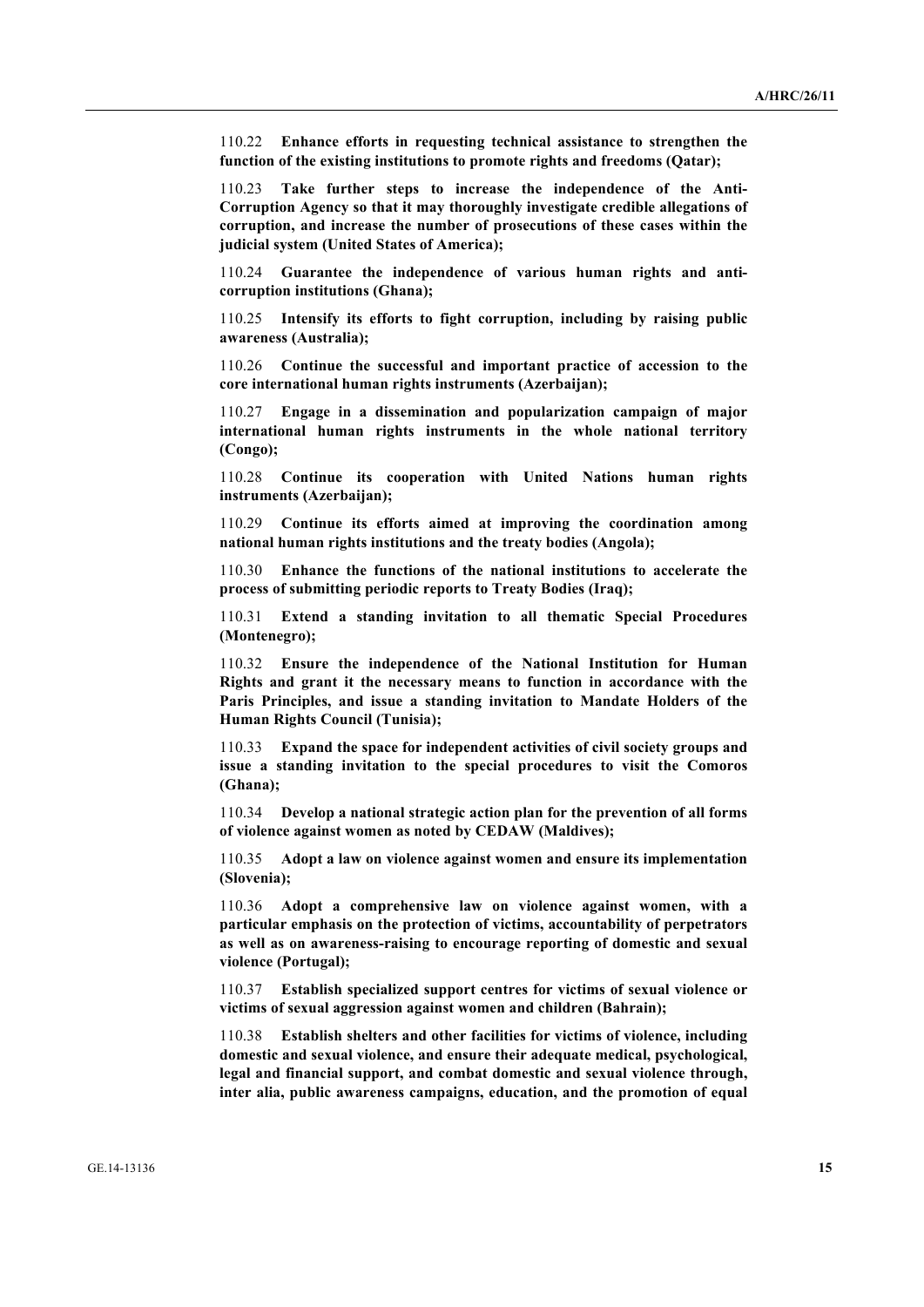**and non-discriminatory access to employment opportunities, health infrastructure, water and sanitation facilities, and justice (Germany);**

110.39 **Increase its efforts to combat sexual and domestic violence against women (Netherlands);**

110.40 **Strengthen the protection of women from violence, fight against impunity for perpetrators of violence against women and take specific measures for victims (France);**

110.41 **Continue its efforts to eliminate all forms of violence and discrimination against women (Tunisia);**

110.42 **Intensify the implementation of measures that allow the elimination of all forms of discrimination against women (Uruguay);**

110.43 **Continue more efforts to combat discrimination against women (South Sudan);**

110.44 **Raise awareness and disseminate in the civil society the norms contained in the CEDAW, in a language accessible and clear for the local people, through partnership collaboration with the civil society (Uruguay);**

**111.5** Strengthen necessary policies to respect and promote women's rights **and their role in various fields, given that women are key partners in the development process (Egypt);**

110.46 **Continue the reforms in the area of women's rights, including regarding patrimonial status and particularly regarding forced and underage marriages (Cabo Verde);**

110.47 **Continue awareness-raising of the population, in particular women, on human rights and new national institutions, as well as put in place sensitization regarding stereotypes associated to human rights (Djibouti);**

110.48 **Continue to intensify its efforts to further promote and protect women's rights by allocating the necessary resources and to implement awareness-raising activities on the importance of women's participation in the decision-making process, and to take measures to increase their participation in political and public life (Malaysia);**

110.49 **That substantial advances be sought on the realization of the rights of women, particularly towards increasing their share in decision-making positions and in politics in general (Brazil);**

110.50 **Strengthen its efforts for the promotion of equality between men and women, and take measures to increase the active participation of women in political and public life (Canada);**

110.51 **Strengthen the promotion of activities generating income for women (Madagascar);**

110.52 **Improve the access of women in rural areas to justice and activities that allow them and their families to improve their living standards (Algeria);**

110.53 **Take adequate measures to combat human trafficking (South Sudan);**

110.54 **Intensify its fight against all forms of discrimination and the exploitation of children of poor families (Gabon);**

110.55 **Take steps to improve detention conditions of prisoners and strengthen independent control mechanisms. Special emphasis should be on the**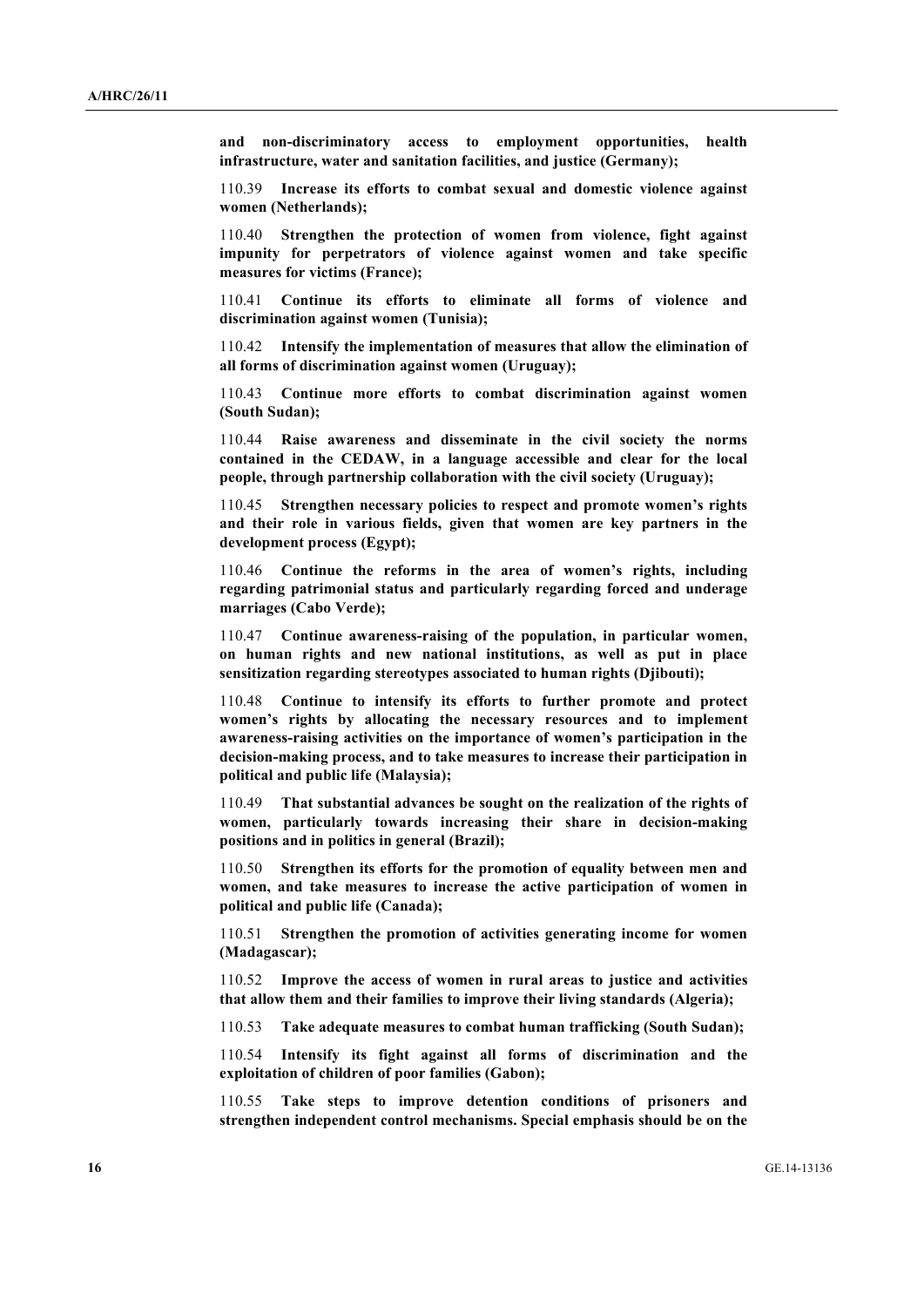**identification of alternative approaches to imprisonment as well as on the societal reintegration of prisoners (Germany);**

110.56 **Take measures to improve prison conditions, in particular in the areas of food and sanitation, and ensure that the rights of prisoners are respected in accordance with international law standards (Mexico);**

110.57 **Improve detention conditions so that they are favourable to the respect of dignity of prisoners (Madagascar);**

110.58 **Continue the judicial reform with a view to improving the access to justice by promoting a better territorial coverage and upgrading the penitentiary administration (Morocco);**

110.59 **Improve conditions of detention consistent with international obligations and afford greater flexibility in granting human rights and humanitarian organizations access to detention centres (United States of America);**

110.60 **Review the rights of detainees and conditions in local prisons and detention facilities so that they meet international standards, in particular where juvenile offenders are concerned (Australia);**

110.61 **Extend measures to improve the living conditions of juveniles in detention in place in Anjouan and in facilities of Moroni and Fomboni, as well as put in place childcare facilities for victims of child abuse (Djibouti);**

110.62 **Uphold the educational concept for minors sentenced to youth custody and maintain separate detention facilities for minors (Germany);**

110.63 **Decriminalize defamation, and continue national measures to promote the independence of the media (Ghana);**

110.64 **Continue its efforts to combat unemployment, and to work on laying the ground for suitable economic environment that creates more job opportunities for youth (Kuwait);**

110.65 **Initiate and implement in place programs focusing on employability, entrepreneurship and microcredit with a view to allowing young unemployed people a better insertion into the employment market (Morocco);**

110.66 **Work on future efforts for the advancement of economic affairs in order to promote the rights related to employment, education, health care and housing (Saudi Arabia);**

110.67 **Further strengthen its social programs and policies in favour of its people, with a special emphasis on economic, social and cultural rights, for which the international solidarity is indispensable (Venezuela (Bolivarian Republic of));**

110.68 **Generate adequate infrastructure so that all citizens have access to safe drinking water for human consumption (Spain);**

110.69 **Step up its efforts in ensuring free universal healthcare services for all (Thailand);**

110.70 **Improve the conditions of the access of vulnerable people to healthcare (Madagascar);**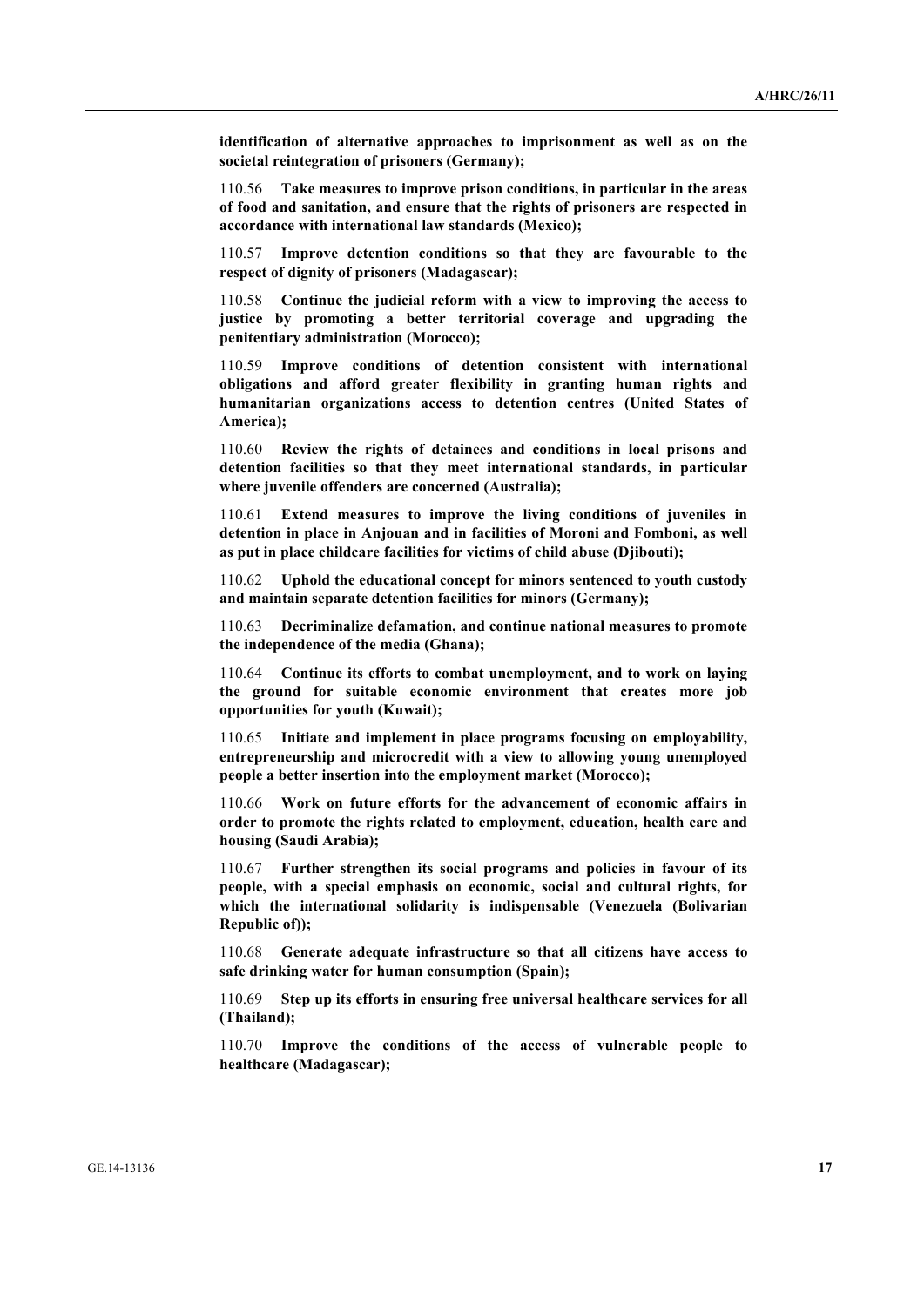110.71 **Enhance cooperation with the relevant United Nation organizations to continue the efforts to reduce maternal and child mortality and improve the access of children to health care (Qatar);**

110.72 **Continue to promote programs and intensify the initiatives aiming at providing health care for motherhood and childhood (Oman);**

110.73 **In cooperation with relevant international organizations, continue to improve its people's access to quality and affordable health care (Singapore);**

110.74 **Improve access to health care for vulnerable groups, including pregnant women, as well as take measures to reduce child mortality (Slovenia);**

110.75 **Continue taking measures to improve its population's access to health services (Cuba);**

110.76 **Improve the quality of health services and education for the population, and particularly for children (Algeria);**

110.77 **Continue efforts to further improve the standards of living of its population with emphasis on improving access to education and eliminate illiteracy definitively (Cuba);**

110.78 **Strengthen measures taken to ensure access to education and healthcare within the available means (Ethiopia);**

110.79 **Facilitate the access of children to primary education (Madagascar);**

110.80 **With support from the relevant international organizations, continue to implement its education program to ensure access to quality education for all (Singapore);**

110.81 **Continue efforts to promote the education of children and to develop training and higher institutions (Somalia);**

110.82 **Identify the causes and adopt measures to ensure the permanence of minors in general and of girls in particular, in the education system (Uruguay);**

110.83 **Further focus on children's access to primary education and speed up the process of implementing "The Interim Education Plan" and further promote the return to school of children who have dropped out (Afghanistan);**

110.84 **Continue the reforms undertaken in the field of education (Azerbaijan);**

110.85 **Continue efforts to enhance enrolment of girls in school and minimize the dropout rate, and enhance literacy levels especially among women (Ghana);**

110.86 **Take further measures to reduce the gender disparity in primary and secondary school and address the causes of the high dropout rates of adolescent girls, notably those outlined by the Committee on the Elimination of All Forms of Discrimination against Women in its concluding observations on the periodic reports of the Comoros (Portugal);**

110.87 **Take steps to increase the participation of girls in the education system (Ireland);**

110.88 **Continue its efforts in advancing the right to education, including in ensuring access and permanence of education, especially for girls, women and children with disabilities (Indonesia);**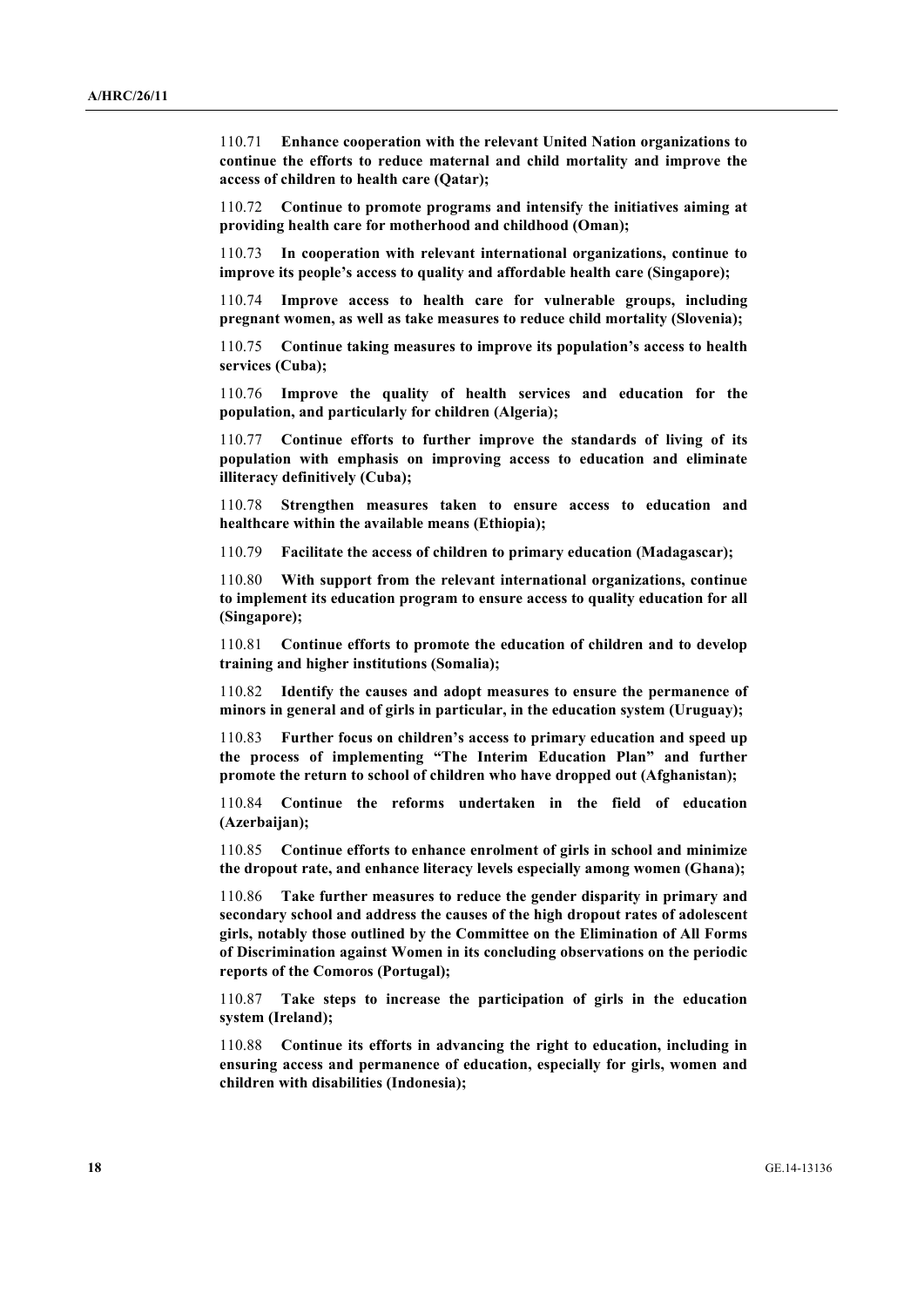110.89 **Consider including human rights education in the 2015–2020 overall education plan (Mauritius);**

110.90 **Incorporate the education of human rights in its school curricula in order to raise human rights awareness among the people (Libya);**

110.91 **Ensure adequate access for people with disabilities to all buildings, information, communication, education and all means of transportation (Spain);**

110.92 **Improve the condition of access of vulnerable persons, particularly those with disabilities, pregnant women, children and the elderly, to healthcare (Togo);**

110.93 **Enhance efforts aimed to achieve additional progress in the process of promoting economic, social and cultural rights, especially the rights of women, children and people with disabilities (Egypt);**

110.94 **Ensure that the implementation of programs supported by loans from the International Monetary Fund and the World Bank should not be carried out at the expense of basic social sectors such as education and health, nor should it exclude the marginalized vulnerable groups such as children, women and people with disabilities (United Arab Emirates);**

110.95 **Continue to take measures to eradicate poverty and ensure a better access to education and health services (Morocco);**

110.96 **Continue pursuing its anti-poverty strategy, strengthen the rights of vulnerable groups, and make efforts to realize sustainable economic and social development (China);**

110.97 **Step up the actions for the fight against poverty, in particular in rural areas (Senegal);**

110.98 **Continue its efforts to promote international cooperation in the fight against severe consequences of climate change in order to reduce the environmental vulnerability that is crucial for the enjoyment of vital human rights and call upon the international community to provide material and financial assistance to the Comoros (Somalia);**

110.99 **Strengthen its cooperation with its development partners and various United Nations entities as a way to facilitate the implementation of its socioeconomic programs and implement the recommendations that it will accept in its UPR cycle (Philippines);**

110.100 **Conduct appropriate programs towards increasing participation and enhance participation of civil society in decision-making and development process (Maldives);**

110.101 **Continue to pursue and redouble efforts to put in place the country's development plans and strategies with a focus on improving the situation of economic and social rights of its citizens (Somalia);**

110.102 **Call upon the Comoros to mobilize all its efforts and energies to ensure the full and effective implementation of the strategy for rapid growth and sustainable development adopted by the government for the period 2015– 2019 (United Arab Emirates).**

111. **The following recommendations enjoy the support of the Comoros, which considers that they are already implemented or in the process of implementation:**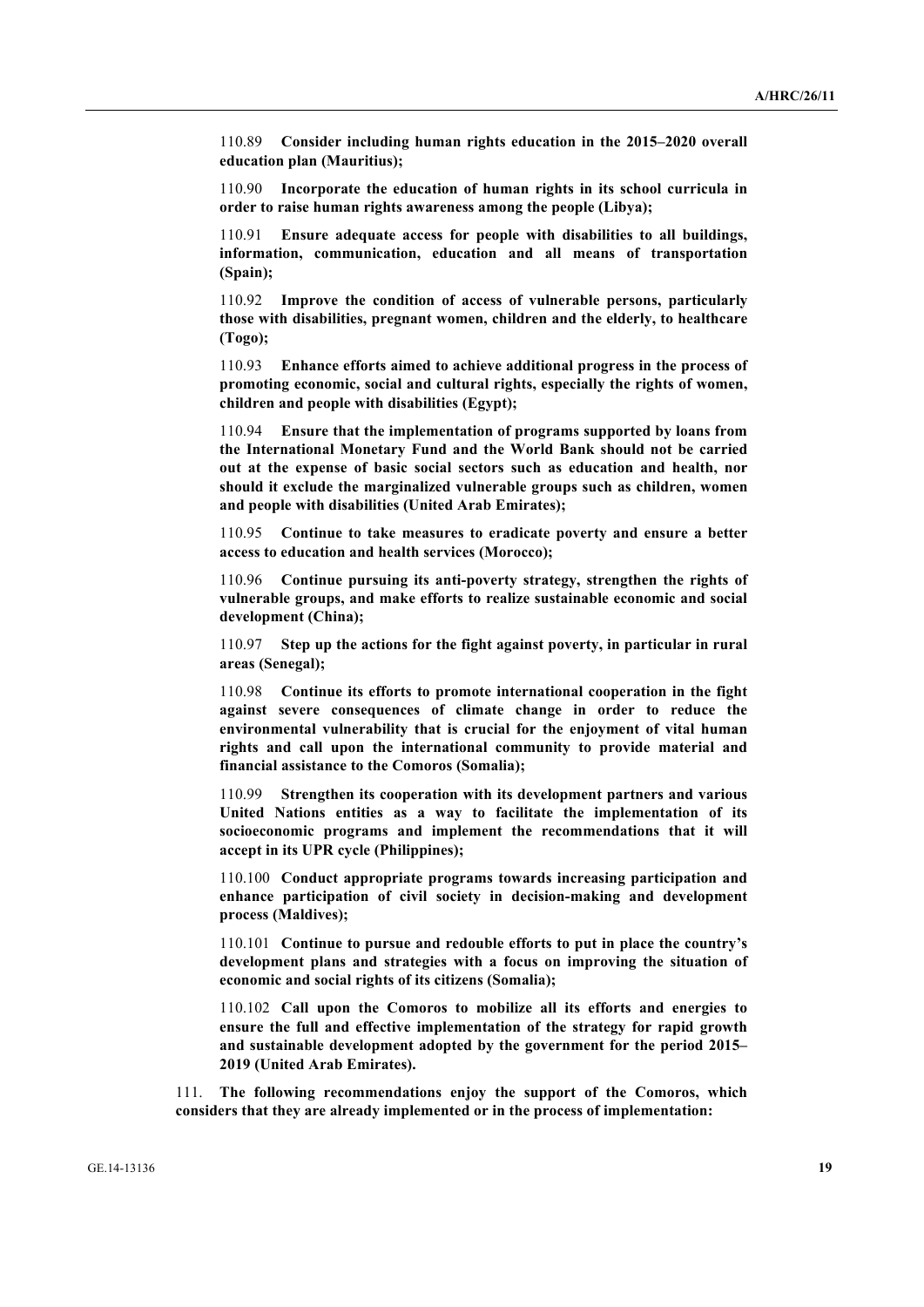111.1 **Ratify the ICCPR and CAT (Botswana);**

111.2 **Accelerate the ratification of both the International Covenant on Civil and Political Rights (ICCPR) and the International Covenant on Economic, Social and Cultural Rights (ICESCR), the Convention against Torture (CAT) and its Optional Protocol (OP-CAT) (Tunisia);**

111.3 **Consider ratifying the International Covenant on Civil and Political Rights (Ethiopia);**

111.4 **Accelerate the processes of ratification of different instruments for human rights protection with a special emphasis on the International Covenant of Economic, Social and Cultural Rights and the International Covenant of Civil and Political Rights (Uruguay);**

111.5 **Envisage to ratify international instruments already signed, in particular the International Covenant on Civil and Political Rights and the International Covenant on Economic, Social and Cultural Rights, and the Convention against Torture and Other Cruel, Inhuman or Degrading Treatment or Punishment (Cabo Verde);**

111.6 **Ratify the International Covenant on Civil and Political Rights and the International Covenant on Economic, Social and Cultural Rights, both signed in 2008, as well as the Convention against Torture and Other Cruel, Inhuman or Degrading Treatment or Punishment, signed in 2000 (Ireland);**

111.7 **Consider completing the ratification processes relating to the International Covenant on Civil and Political Rights and the International Covenant on Economic, Social and Cultural Rights, and the Convention against Torture (Kenya);**

111.8 **Consider legal reform to improve access to justice for the poorest plaintiffs, including measures to address high lawyer fees and the centralization of courts (United Kingdom of Great Britain and Northern Ireland);**

111.9 **Implement national texts related to the rights of children and women (Madagascar).**

112. **The following recommendations will be examined by the Comoros, which will provide responses in due time, but no later than the twenty-sixth session of the Human Rights Council in June 2014:**

112.1 **Ratify or accede to international human rights instruments, to which the Comoros is not yet party (Togo);**

112.2 **Continue adopting a positive perspective towards the accession to international human rights treaties that the Comoros has not yet acceded to (Egypt);**

112.3 **Carry out a revision of the various legal systems in use, Islamic, civil and customary, to ensure that its treatment of women is uniform and in line with provisions of the Convention on the Elimination of All Forms of Discrimination against Women (Mexico);**

112.4 **Adopt the legislation explicitly prohibiting the corporal punishment of children in all settings, including home (Slovenia);**

112.5 **Prohibit, by law, all forms of violence against children, including corporal punishment, as well as establish a minimum legal age for marriage (Portugal);**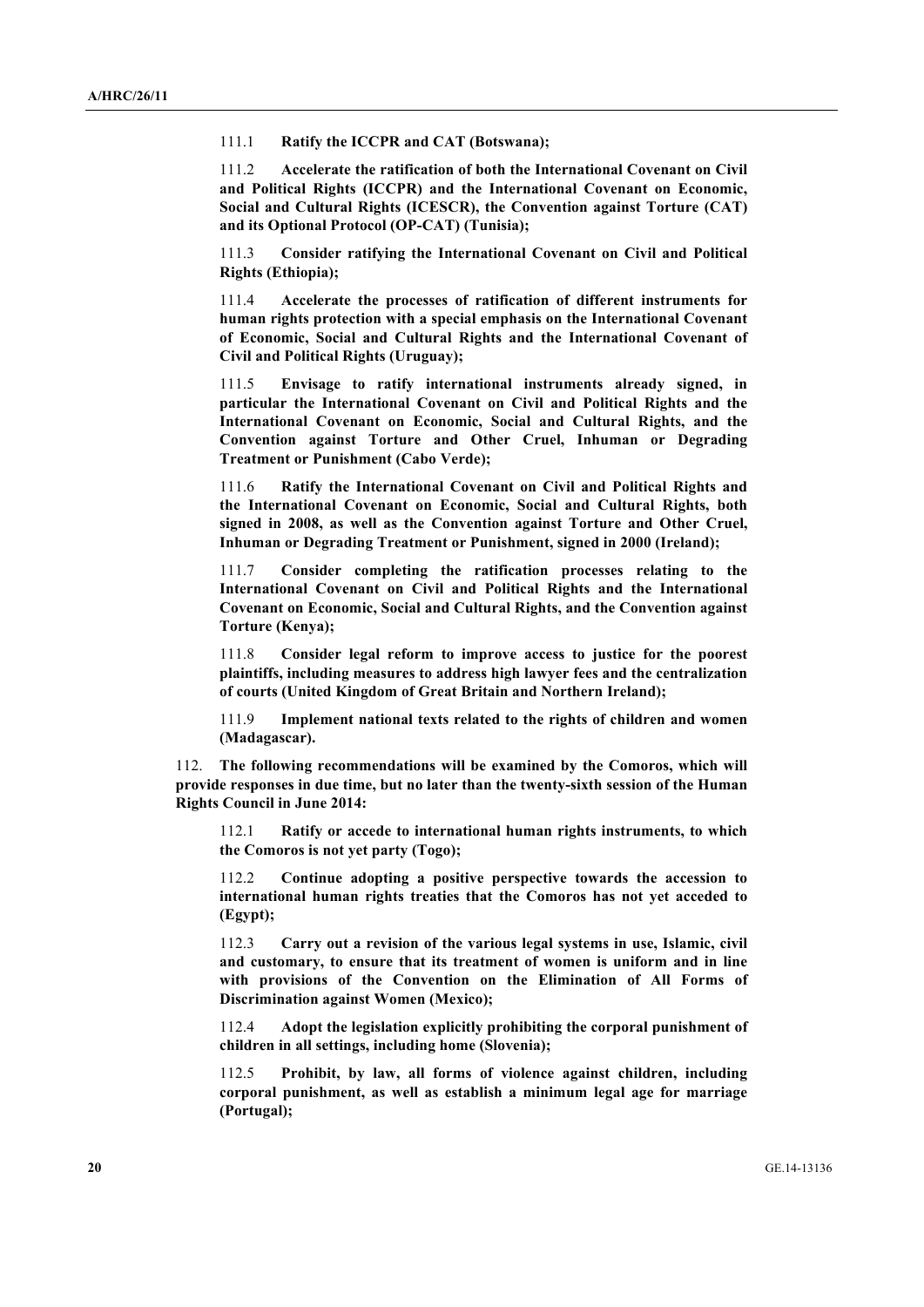112.6 **Continue with measures aimed at ensuring that all births of children are registered, particularly by reviewing the legislation to ensure that all children born in the territory can acquire the nationality, and avoid cases of statelessness (Argentina);**

112.7 **Undertake a thorough assessment of the issue of trafficking in persons and take adequate measures, including enactment of adequate legislation to combat the practice as recommended by the UNHCR (Botswana);**

112.8 **Strengthen the institutional framework for the protection of children's rights by setting up welcome centres and socio-professional training (Senegal);**

112.9 **Take the necessary measures to prohibit the use of corporal punishment against children (France);**

112.10 **Ratify the international human rights treaties, to which it is not yet party, and cooperate with the OHCHR, treaty bodies and Special Procedures (Chad);**

112.11 **Review the judicial system in order to ensure that the provisions of civil law, Islamic law and customary law conform to the provisions of CEDAW (Canada);**

112.12 **Take measures to ensure the respect of freedom of religion and to end all types of reprisals against those who converted from Islam (Mexico);**

112.13 **Continue its efforts to promote religious freedom, and continue to broaden the space for interfaith dialogue (Ghana).**

113. **The recommendations below did not enjoy the support of the Comoros:**

113.1 **Endeavour to implement the remaining recommendations of the previous UPR review (Mozambique);**

113.2 **Initiate a debate on the decriminalization of homosexuality (Spain);**

113.3 **Review the report of the High Commissioner on sexual orientation and gender identity and give consideration to implementing its recommendations (Netherlands);**

113.4 **Repeal all provisions giving rise to discrimination based on sexual orientation or gender identity and ensure respect for fundamental freedoms for all citizens (France);**

113.5 **Take steps to avoid discrimination and violation of the human rights of the LGBT population (Brazil);**

113.6 **Decriminalize religious proselytism and religious freedom (Spain);**

113.7 **Put measures in place to better protect religious freedom, including through bringing the older Penal Code, which prohibits conversion from Islam, in line with the Constitution, and enabling people of all religions to practice religion openly without risking discrimination (United Kingdom of Great Britain and Northern Ireland);**

113.8 **Guarantee and protect freedom of religion or conscience for all its citizens (France).**

114. **All conclusions and/or recommendations contained in the present report reflect the position of the submitting State(s) and/or the State under review. They should not be construed as endorsed by the Working Group as a whole.**